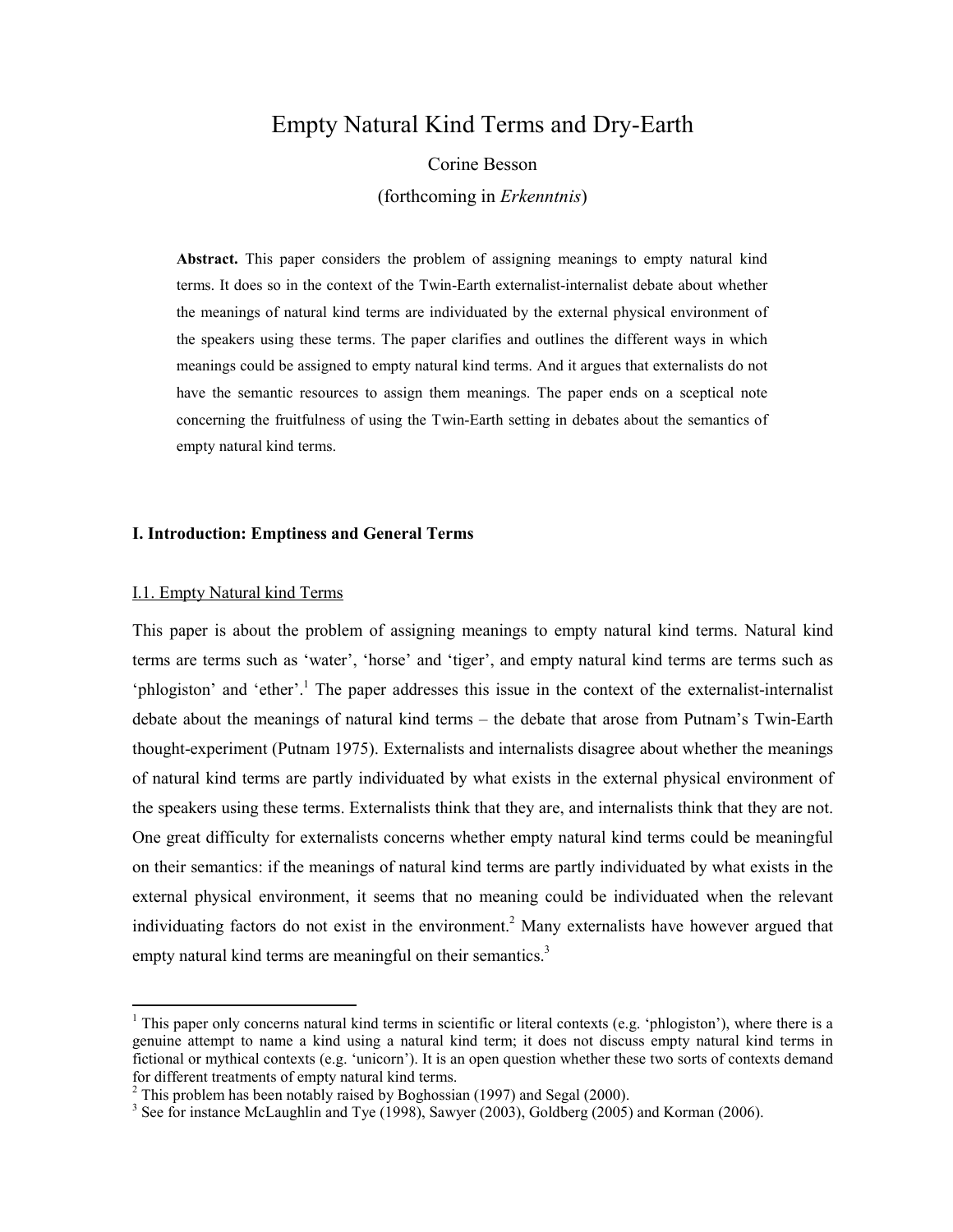This paper sets out to clarify and outline the different ways in which meanings could be assigned to empty natural kind terms. And it argues that externalists, contrary to what many of them claim, do not have the semantic resources to assign meanings to such terms.

In debates about the semantics of empty expressions, proper names have received the most attention. They are the paradigm that models much of our theorising on emptiness. The aspect of the externalistinternalist debate that concerns empty natural kind terms is structurally similar to that between (say) direct referentialists and the neo-Fregeans (or descriptivists) about the meanings of empty proper names: neo-Fregeans argue that, because on a referentialist semantics the meaning of a proper name is partly individuated by its referent, referentialists cannot assign meanings to empty proper names (names without referents).

There are, however, many differences between proper names and natural kind terms. One aim of the paper is to highlight the similarities and differences between emptiness for natural kind terms and emptiness for proper names. For instance, unlike with empty proper names, discussions of empty natural kind terms have been mainly conducted in the setting of Twin-Earth style thoughtexperiments. This setting imposes its own constraints on possible semantic treatments of empty natural kind terms. The paper ends on a sceptical note concerning the fruitfulness of using the Twin-Earth setting to debate the semantics of empty natural kind terms.

# I.2. Basic Semantic Considerations on Proper Names and Natural Kind Terms

-

Natural kind terms are *general terms*, and proper names are singular terms.<sup>4</sup> However, many philosophers think that natural kind terms share some of their fundamental semantic properties with such singular terms as proper names – paradigmatically being *referring expressions*. 5 If natural kind terms are referring expressions they can then also be rigid designators, which many philosophers think they are.<sup>6</sup> Here, natural kind terms will be treated as referring expressions.

<sup>4</sup> Some natural kind terms are *mass nouns* (e.g. 'water') and some are *count nouns* (e.g. 'tiger'). It has been argued that, unlike count nouns, mass nouns are not general terms (or at least not in all their uses). See Koslicki (1999) for discussion. For convenience, all natural kind terms are here treated as general terms; but nothing in the arguments below hangs on doing so.

<sup>&</sup>lt;sup>5</sup> Notice here that some have argued (e.g. Devitt 2005) that general terms should be treated as expressions whose semantic function is merely apply or be true of objects, and not at all to refer.

<sup>6</sup> See for instance Kripke (1972), Soames (2002), Martì (2004), LaPorte (2006), and Besson (2010) for discussions.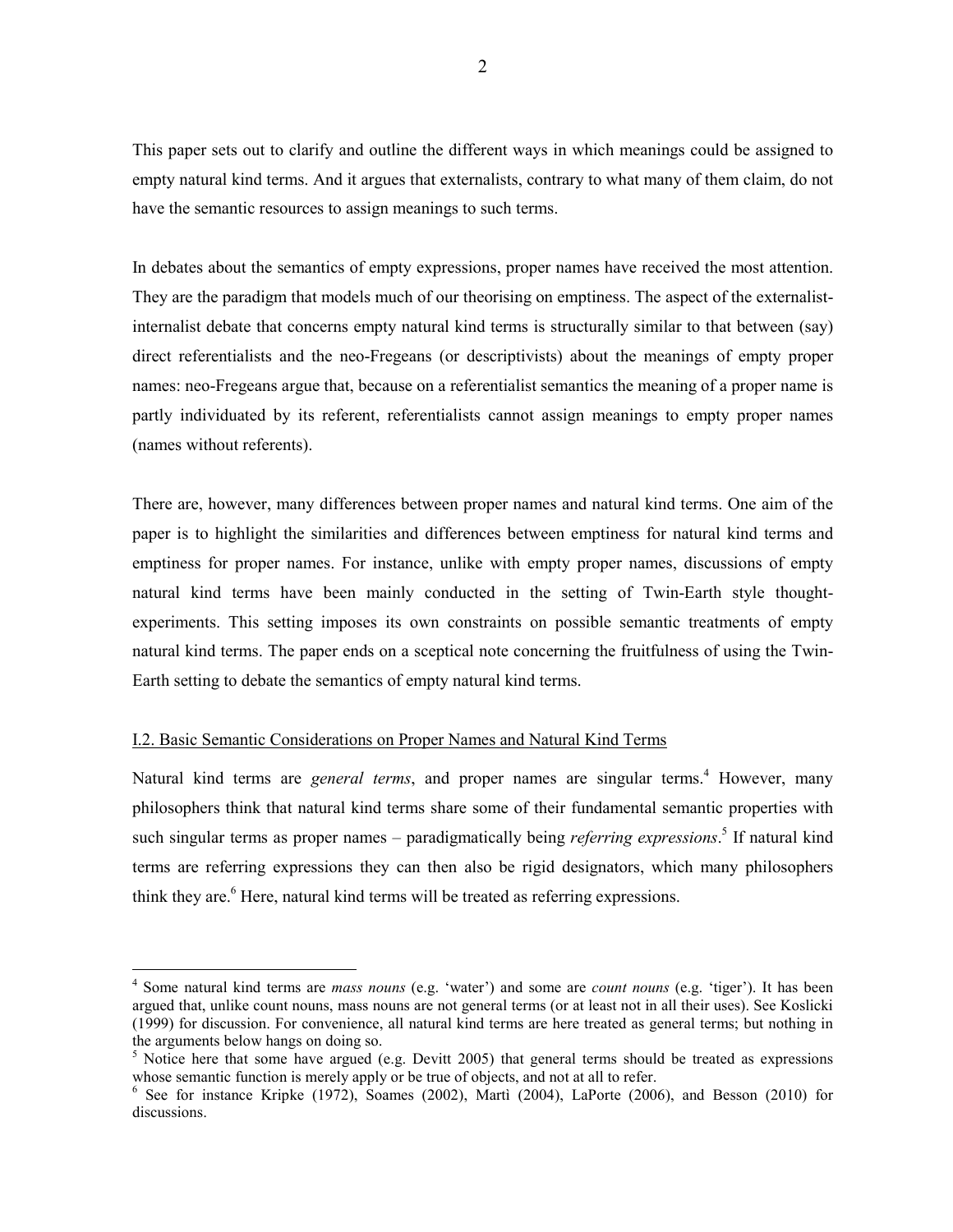Also, the sorts of natural kind terms which are at issue here are *natural kind nouns*, that is, *simple* or single-word expressions for natural kinds. Descriptions, or otherwise complex expressions, for natural kinds, such as '(the) transparent liquid that falls as rain' or complex noun-phrases such as 'albino tiger' or 'yellow grass' are not discussed here. The rationale for focusing on simple expressions is as follows. It is first natural to assume that meaning is compositional, at least in the following way: complex expressions are meaningful insofar as their constituent expressions are. Thus complex terms for natural kinds are meaningful insofar as their constituent expressions are. In particular, complex *empty* terms for natural kinds are meaningful insofar as their constituent expressions are meaningful. This means that the fundamental question concerning emptiness is whether simple natural kind terms can be meaningful if empty. For example, although it might be the case that 'grass' is meaningless if empty, still 'yellow grass' might be meaningful if empty, provided that 'yellow' and 'grass' are meaningful. A world where there is grass and the colour yellow but no yellow grass, is a world where 'yellow grass' is meaningful.

It thus looks as if that insofar as there is a disagreement between externalists and internalists about complex expressions for natural kinds, it springs from a disagreement about how simple natural kind terms get to be meaningful. So the internalist–externalist debate is primarily about how to account for the meanings of single-word natural kind nouns. Henceforth, by 'natural kind terms' I will only refer to such nouns.

I said that both proper names and natural kind terms are referring expressions. Now, proper names are referring expressions that refer to *objects*. Roughly, a proper name succeeds in referring if there is a unique object that it picks out. Natural kind terms are referring expressions but it is not obvious that they refer to objects, and if they do, which sorts of objects. There are intuitively many sorts of things they could refer to, such as sets (e.g. intensions), properties, universals, kinds, tropes or Fregean concepts or what have you. Some of these are objects, others are not. I will take it that natural kind terms refer to natural kinds – without opting for a specific construal of natural kinds from the outset. But the consequences for the issue of emptiness of some construals of the referents of natural kind terms will be explored.

Also, the basic semantics of natural kind terms is more complicated than that of proper names: proper names only have the basic semantic function of referring to objects. Natural kind terms have two sorts of basic semantic functions: referring to kinds and, because they are general terms, *applying to*, or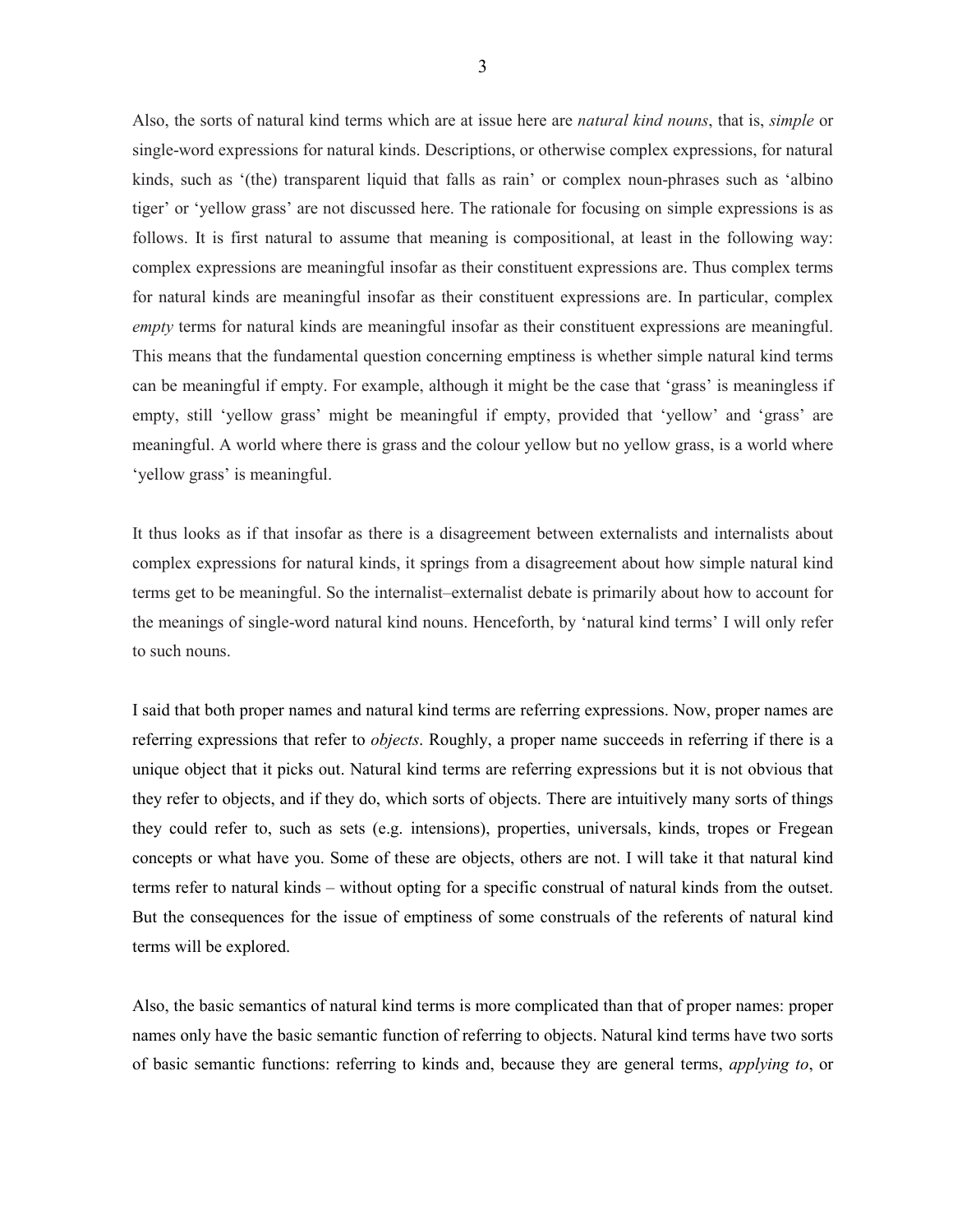*being true of*, the samples of the kinds they refer to. For instance the term 'horse' refers to the kind horse and also applies to horses.<sup>7</sup>

These basic semantic considerations entail that emptiness is more complicated for natural kind terms than for proper names. Empty names are simply names that fail to refer to any objects. But natural kind terms can be empty in two ways: by not applying to any sample, and by not referring to any kind. Thus emptiness for natural kind terms can be defined in either of two ways:

- (i) An empty natural kind term is a term that *fails to apply* to any sample.
- (ii) An empty natural kind term is a term that *fails to refer* to any natural kind.

Consider (i). A natural kind term that fails to apply to any sample could still refer to a natural kind, i.e. an *empty natural kind*. For instance, suppose kinds are properties. It could be argued that if there were no horses (and never had been), 'horse' would refer to the empty kind horse. Another example is extinct kinds – kinds that had, but no longer have, samples: there are no dodos anymore, but arguably the kind dodo exists and 'dodo' refers to it. So, to be precise, here (i) will really be understood as  $(i^*)$ :

(i\*) An empty natural kind term is a term that *refers* to an *empty kind*, where an empty kind is a kind that does not have any sample.<sup>8</sup>

Now consider (ii). On (ii) empty natural kind terms do not apply to samples, just as in (i\*). However, (ii) is different from (i\*) because (ii) is a case of reference failure, where the term does not even succeed in carrying out its referential role. For instance, one could argue that, if there were no horses in the external physical environment, 'horse' would refer to nothing whatsoever, not even an empty kind.

-

 $<sup>7</sup>$  Saying that natural kind terms both refer and apply is of course not saying that they are both singular terms</sup> and general terms. There are *syntactic constraints* on whether a word is a singular term or a general term: being a singular term is not sufficient for being a referring expression, and being a general term is not sufficient for being an expression that applies to things. Unlike singular terms, general terms are syntactically words that can form noun-phrases, be preceded in English by (in)definite articles, quantifiers and attributive adjectives. It is thus adequate to say that natural kind terms are general terms which have the semantic properties of both referring and applying. (But see again n.4 for a possible caveat.)

<sup>&</sup>lt;sup>8</sup> The natural way to understand the idea of a kind not having any sample is as not having any sample on Earth (or at the actual world) or at the Earth (or world) under consideration. A further question is whether a kind that does not have any sample on Earth (or at the actual world) could have any samples. There is no need to make a decision on this matter at this stage.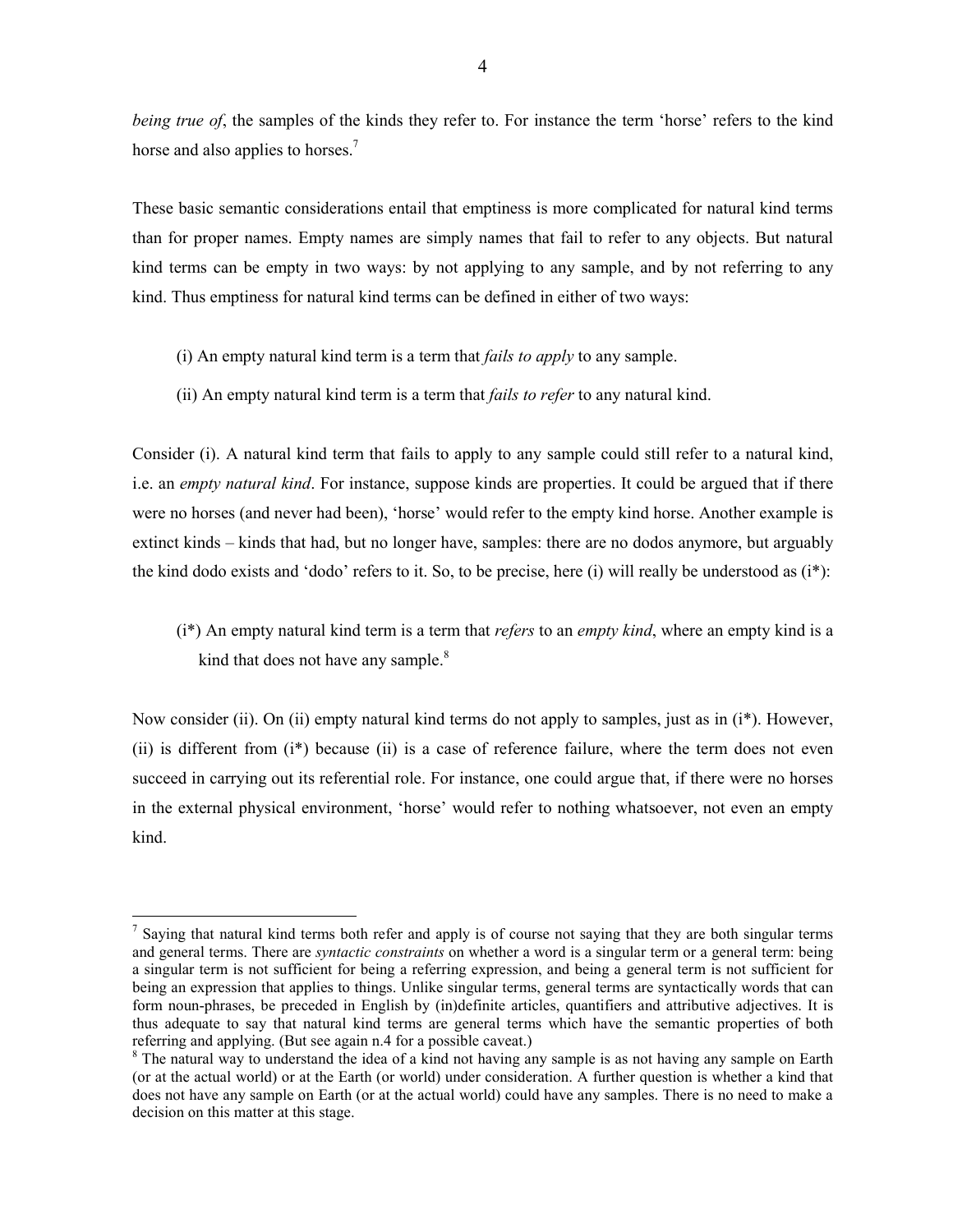Discussions of empty natural kind terms tend to overlook to the distinction between (i\*) and (ii), and so it is not always clear what is meant by a natural kind term's being empty (or a natural kind concept being vacuous). But this distinction is crucial to understanding what is at issue with the problem of how to assign meanings to empty natural kind terms:  $(i^*)$  and  $(ii)$  pose different threats to meaning. Intuitively, it is more problematic to assign a meaning to a (referring) term that fails to refer to anything whatsoever (as in (ii)) than it is to assign one to a referring term that refers to an empty entity (as in  $(ii<sup>*</sup>)$ ).

In the following sections, I will first look at the different options available to externalists and internalists to assign meanings to empty natural kind terms. Given that externalism and internalism are claims about meaning, it is methodologically sound first to look at different things externalists and internalists might want to claim about the meanings of empty natural kind terms, and then to look at which construals of emptiness –  $(i^*)$  or  $(ii)$  – can accommodate these claims. Of course, if no construal of emptiness can underwrite a given option on meaning, the latter will have to be rejected on this ground.

# I.3. Meaning

I have characterised the key disagreement between externalists and internalists as concerning *meaning* – what it is for an expression to be meaningful. Although there is no neutral standpoint in this debate from which meaning can be characterised, the following clarification is in order. First, this much ought not to be too contentious: it is a minimal requirement on a semantic account of a language that it explains how its sentences can be assigned truth-values. Insofar as externalism and internalism are semantic accounts of some natural languages' expressions, their aim is to explain how these expressions contribute to truth-conditions. Thus here, we can take the meaning of a sentence to be what is said by that sentence, i.e. its truth-evaluable content, and the meaning of an expression to be the contribution it makes to truth-evaluable content.

Given this, externalists and internalists claim that the contribution natural kind terms make to truthevaluable content should be explained in different ways. In particular, they disagree about the interaction between meaning and reference, that is to say about the interaction between the contribution which a natural kind term makes to truth-conditions and which kind in the external physical environment that term refers to. Of course, this disagreement is also related to other considerations that are in play in questions about meaning, such as how the meaning of an expression connects to its use, how the epistemology of meaning works, whether meaning is transparent, etc.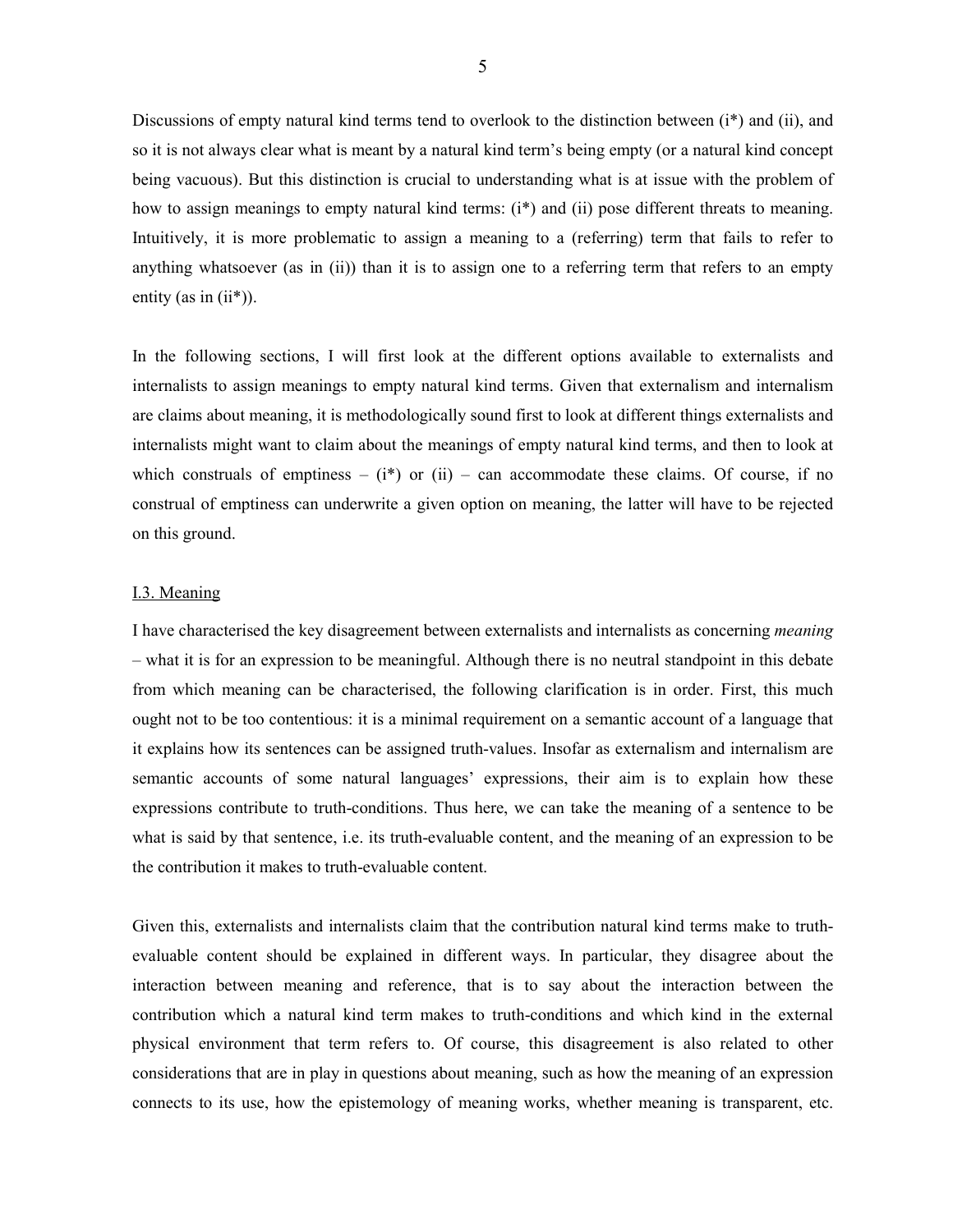That is, such considerations may be in play in one's view of the relation between meaning and reference. But it is this relation that is at the heart of the externalist-internalist debate and on which I shall focus, in particular the question of whether empty natural kind terms (in the sense of (i\*) or in the sense of (ii)) can make a contribution to truth-evaluable content.

Finally, let me stress here that I am treating the externalist-internalist debate as a debate about *language* – the meanings of a certain class of expressions. And indeed Putnam originally described the issue in these terms. However, the issue is now often stated as an issue concerning the contents of mental states (belief, knowledge, desire, fear, etc.), and semantic externalism is regarded as a special case of content externalism – as often issues about meaning are treated as a special case of more general issues about the mind.<sup>9</sup>

Thus many externalists and internalists cast their views in terms of 'belief state' and 'belief content' or 'representation' and 'content', rather than 'expression' and 'meaning', and make the assumption that one can straightforwardly extend claims about the meanings of expressions to claims about the contents of the mental states described by those expressions. For instance the original Putnamian question of whether the physical environment is extrinsic to the meanings of certain types of expressions is taken to translate directly the question of whether the physical environment is extrinsic to the contents of certain classes of mental representation. And considerations about meaning often get applied to mental content without further ado.

I do not discuss here whether it is apt to treat meaning and content on a par, or whether one could, say, be an externalist about meaning but an internalist about mental content.<sup>10</sup> I will assume that issues about emptiness can be stated equally as issues about language and issues about the mind. I focus on the linguistic issues about expressions and their meanings because by doing so I can highlight in a straightforward way how debates about natural kind terms connect with other types of expressions, such as proper names, and semantic notions such as reference and rigidity.

<sup>&</sup>lt;sup>9</sup> See in particular Burge (1979), (1982), and (1986). The story seems to have gone like this: Putnam's externalist thesis was formulated as a thesis about natural kind terms. However, there still seemed to be something internalist about his view in that stereotypes (typical beliefs associated with a term) didn't seem to be externally determined. That is to say, Putnam (as far as his original paper goes) is not obviously an externalist about the mind. Burge notably extended externalism to mental states, which then became the focus of discussions of externalism. Thanks to Åsa Wikforss for discussion here.

 $10$  For instance Lewis (1979:143) seems to think that the fact that externalism is true of meaning does not entail that it is true of mental content.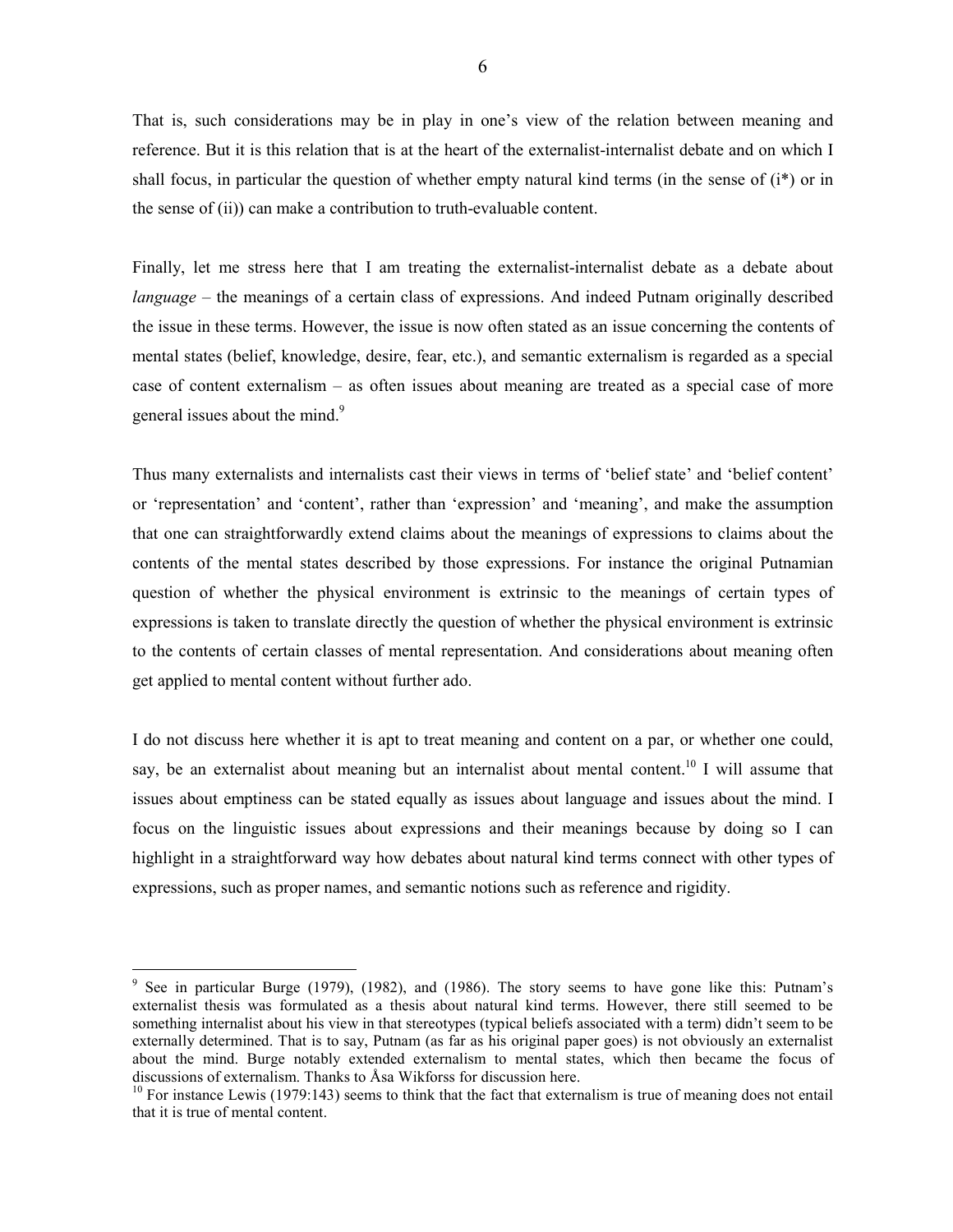This is for the preliminaries. In section II, the issue of empty natural kind terms is set up within the externalist-internalist debate. Sections III-VIII assesses different strategies for assigning meanings to empty natural kind terms. The upshot is that externalists cannot assign them meanings. Finally, section VIII argues that Twin-Earth style thought-experiments are not fruitful settings in which to theorise about empty natural kind terms.

### **II. Twin-Earth and Empty Natural Kind Terms**

#### II.1. Twin-Earth and Dry-Earth

-

The standard setting for the externalist-internalist debate about the meanings of natural kind terms is Putnam's Twin-Earth thought-experiment (Putnam 1975). Earth and Twin-Earth are two planets where the external physical environments are different only with respect to water: there is water (H2O) on Earth and there is twater (XYZ) on Twin-Earth. The question here is whether 'water' would mean something different from what it actually does if it were introduced on Twin-Earth rather than Earth. Externalists claim that it would: the external physical environment partly individuates the meanings of natural kind terms, and so a difference in the environment with respect to water would entail a difference in the meaning of 'water'. Internalists claim that 'water' means the same on Earth and Twin-Earth: the environment plays no role in individuating the meanings of natural kind terms, and so a difference in the environment with respect to water between Earth and Twin-Earth would not entail a difference in the meaning of 'water'.<sup>11</sup>

Now, given that natural kind terms are referring expressions (see I.2), the externalist-internalist debate can be stated more precisely: it is about whether the natural kinds which natural kind terms refer to in the external physical environment partly individuate their meanings. Externalists claim that they do, and internalists claim that they do not.<sup>12</sup> The paradigmatic way to think of such natural kinds as existing *in* the external physical environment is that they do so by having samples: if the kind horse is exemplified (if there are horses), that kind exists in the external physical environment. Thus the

<sup>&</sup>lt;sup>11</sup> The externalist-internalist debate at issue here concerns whether the natural kinds that are part of the external physical environment partly individuate the meanings of natural kind terms. There is another externalistinternalist debate about the meanings of natural kind terms, not at issue here, that concerns the extent to which speakers' understanding of natural kind terms is determined by social interactions. It is assumed here that these two debates are independent.

<sup>&</sup>lt;sup>12</sup> Most internalists are not denying that natural kind terms are referring expressions, but merely that this semantic property is relevant to the individuation of their meanings. But see Chomsky (1995) for a contrasting opinion.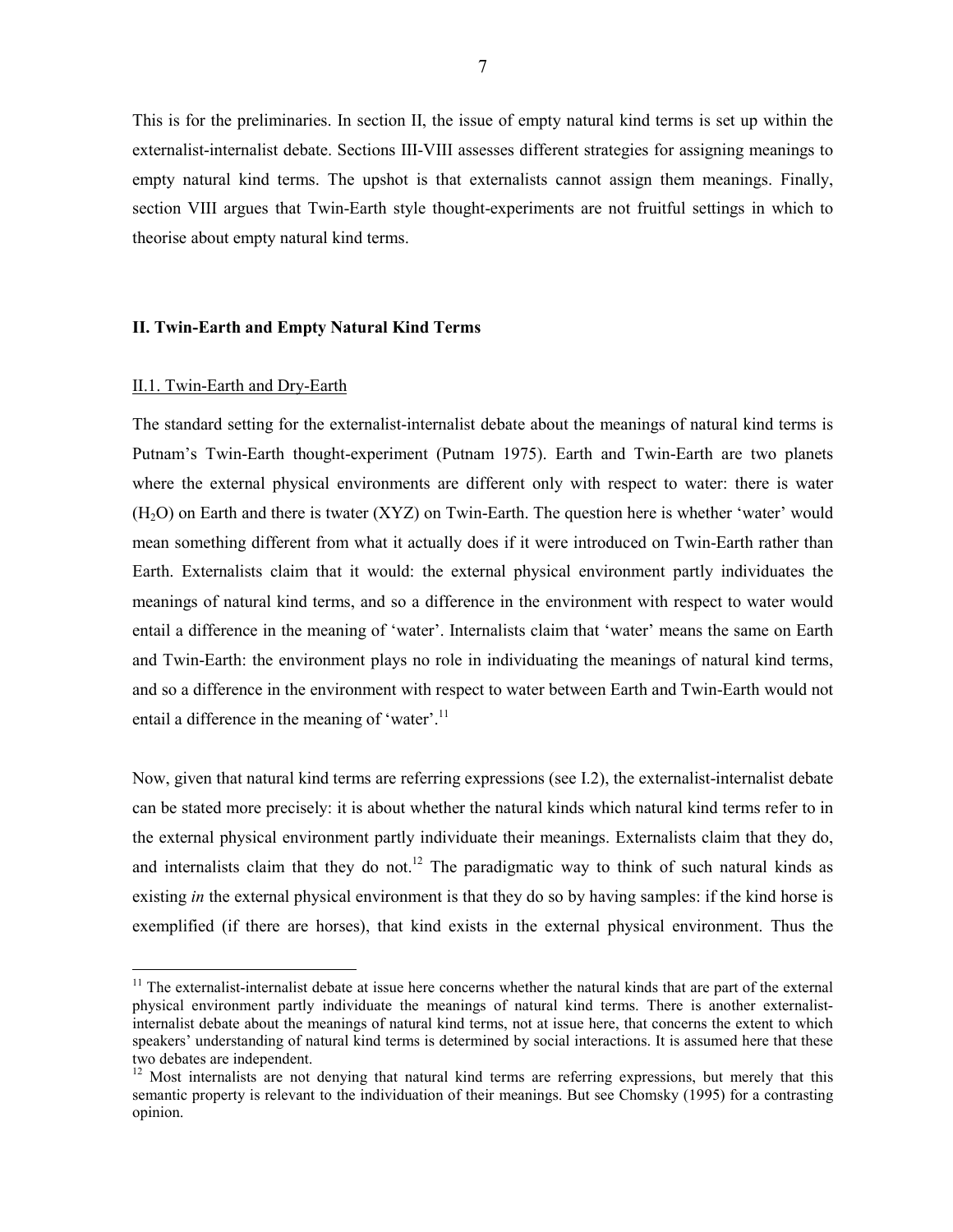central claim externalists seem to be making is that the meanings of natural kind terms are partly individuated by the *exemplified natural kinds* in the external physical environment that they refer to. Internalists deny any such individuation.

Externalist and internalist discussions of empty natural kind terms have recently focused on the socalled 'Dry-Earth scenario' (see Boghossian 1997). In Putnam's Twin-Earth scenario, the issue is whether 'water' would mean something different, if it referred to a different liquid with the same stereotype (on Twin-Earth) from that which it actually refers to (on Earth). In a Dry-Earth scenario, we compare Earth, where 'water' refers to water, and Dry-Earth, where (apparently at least) 'water' refers to nothing whatsoever – where there is (apparently) no natural kind that 'water' refers to. For instance, we can suppose that our near-intrinsic duplicates on Dry-Earth are the victims of the collective illusion that their use of 'water' refers to a liquid on Dry-Earth: they are under the illusion that there is a liquid that has the same stereotypical properties that water has on Earth (transparent, tasteless, thirst-quenching, etc.). However there is no such liquid or any relevantly similar one, where there is water.

The question now is whether 'water' would have meant something different from what it actually does if it had been introduced on Dry-Earth rather than Earth.

#### II.2. The Meaning Options

The following are the possible options for the meaning of 'water' on Dry-Earth. It is assumed here that 'water' on Earth is a meaningful natural kind term that refers to an exemplified kind:

- (a) 'Water' is a meaningful natural kind term on Dry-Earth. It means the same as what 'water' means on Earth.
- (b) 'Water' is a meaningful natural kind term on Dry-Earth. It means something different from what 'water' means on Earth.
- (c) 'Water' is meaningless on Dry-Earth.
- (d) 'Water' is meaningful on Dry-Earth. But it is not a natural kind term on Dry-Earth.

I discuss these four options in detail in the next five sections. Since the contrast between option (c) and the other options involves the notion of *being a natural kind term*, it will be clarified shortly. Also, assessing these options will involve deciding which construal of emptiness  $-$  (i<sup>\*</sup>) and (ii) – are apt to underwrite them.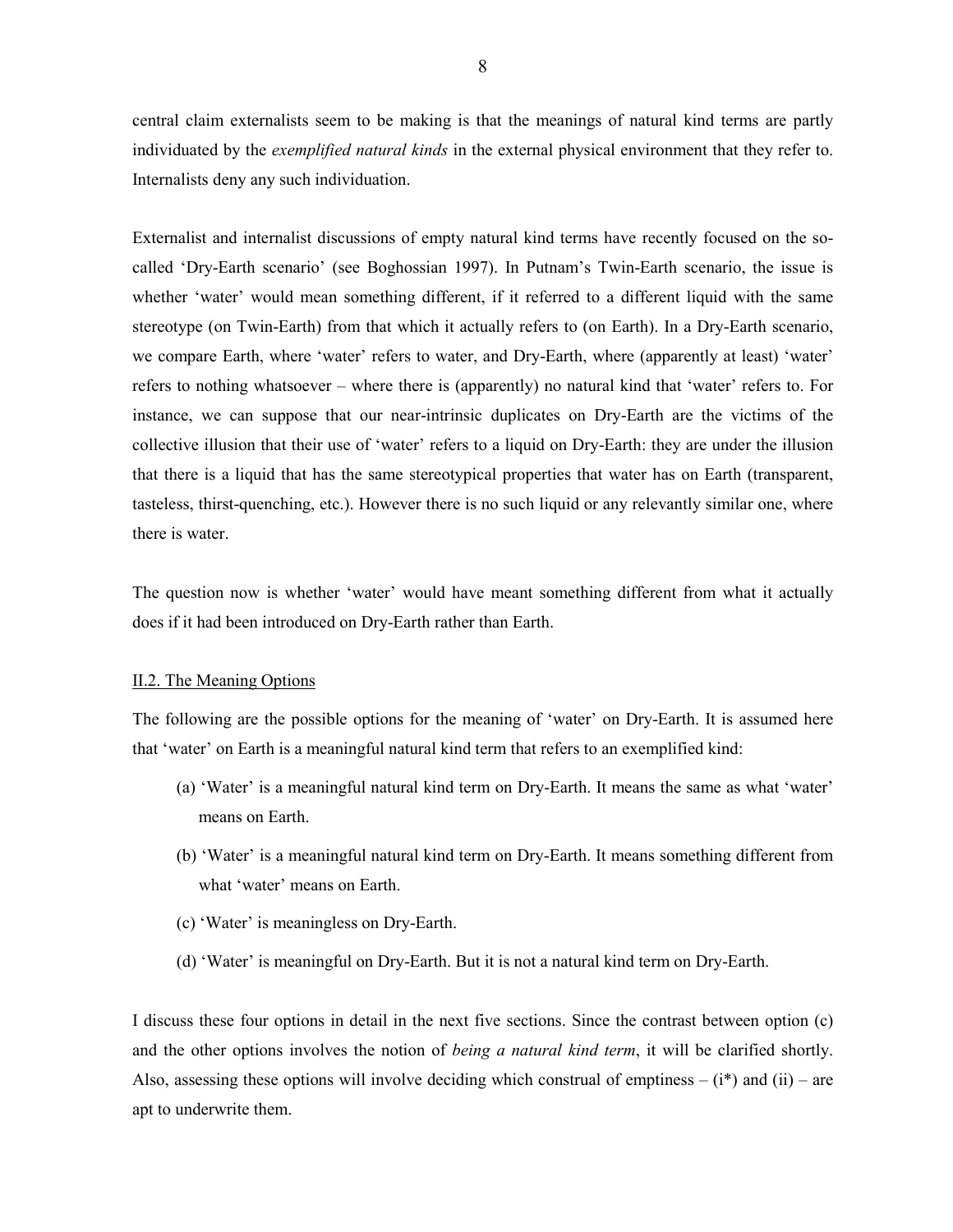# **III. Option (a): Same Meaning**

<u>.</u>

Internalists who have discussed the Dry-Earth scenario have opted for option  $(a)$ .<sup>13</sup> It is the natural internalist option: if the external physical environment does not play any role in individuating the meanings of natural kind terms, then intuitively the meaning of 'water' is the same on Earth and Dry-Earth. The empty case does not pose a special difficulty and they can apply the same semantic machinery as in the nonempty case: take whatever earth you like – Earth, Twin-Earth or Dry-Earth – 'water' means the same on those earths. It thus seems that internalists do not even have to go into the question of whether 'water' on Dry-Earth is empty in the sense of  $(i^*)$  or (ii): whatever 'water' refers to, and whether or not it refers, that would be a feature of the external physical environment, and so not a factor that determines meanings.

So it seems that internalists should be untroubled by the issue of assigning a meaning to 'water' on Dry-Earth. I will not discuss this matter any further now, and move swiftly to externalism. However, I shall come back to internalism in section VII, and make some remarks in light of the discussion below which indicate that internalists are actually not free of trouble.

Internalists have in fact used the Dry-Earth scenario to argue that externalists cannot account for the meaning of 'water' on Dry-Earth, and, generally, for the meanings of empty natural kind terms (Boghossian 1997, Segal 2000). Segal, for instance, has argued that externalists face the following dilemma: they have either to go for option (c) or option (a). And neither is a possible option for externalists.

It is of course not possible for externalists to go for (a): saying that 'water' means the same on Earth and Dry-Earth would entail trivialising their account. This is because the external physical environment is clearly different in the relevant respect on Earth and Dry-Earth: there are no samples of water on Dry-Earth but there are on Earth. The problem is that if 'water' meant the same on Earth and Dry-Earth, it would mean the same on Twin-Earth and Dry-Earth. Indeed, the environment is the same on Earth and Dry-Earth but for the presence of samples of water, and equally, it is the same on Twin-Earth and Dry-Earth but for the presence of samples of twater: Dry-Earth lacks samples of both water and twater. And from the standpoint of Dry-Earth, there is nothing special about Earth as

<sup>&</sup>lt;sup>13</sup> See Segal (2000), who endorses this option. See also Häggqvist & Wikforss (2007) for discussion.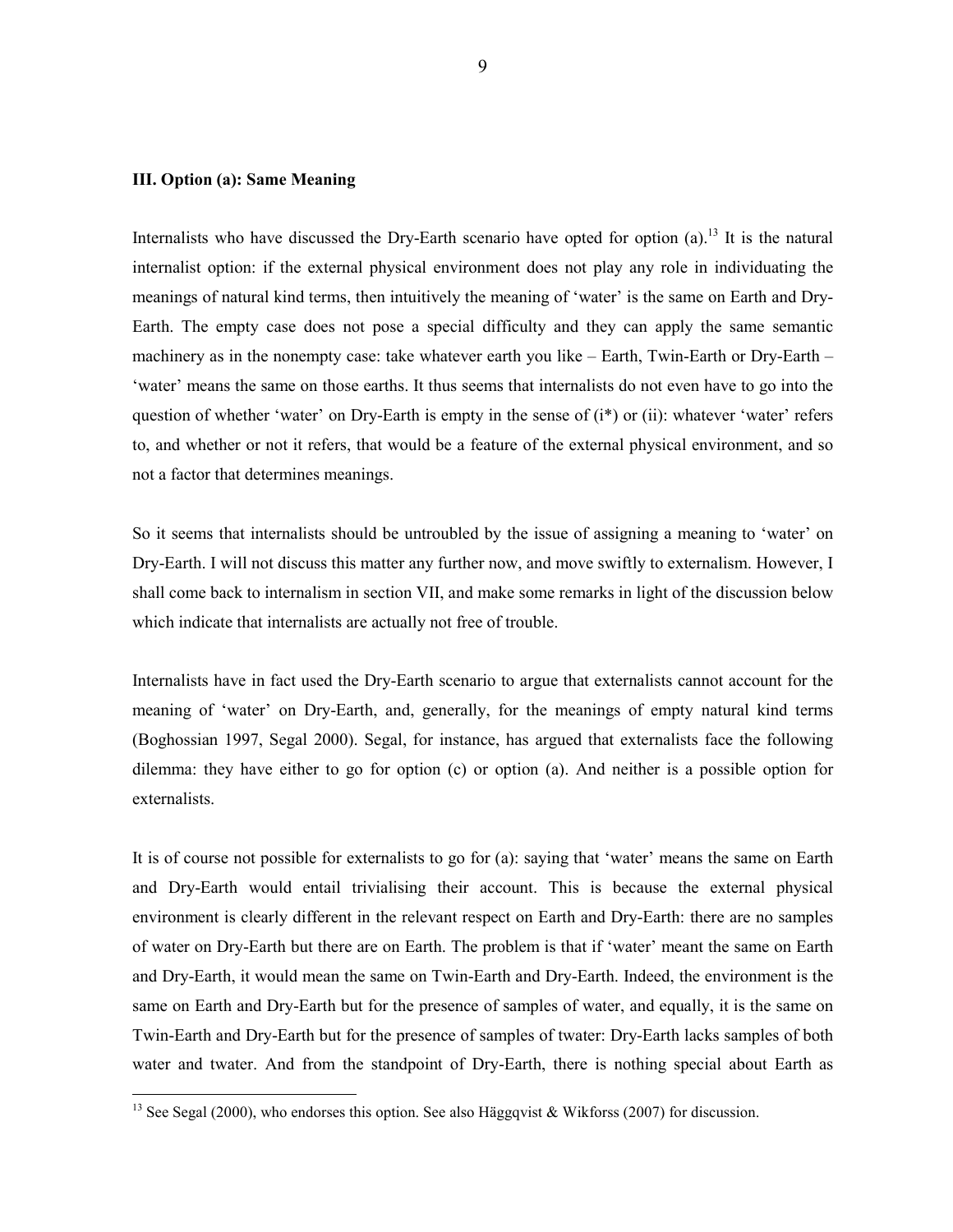opposed to Twin-Earth with respect to the word 'water'. But if 'water' means the same on Earth and Dry-Earth, and the same on Twin-Earth and Dry-Earth, then, by the transitivity of identity, it means the same on Earth and Twin-Earth. This is precisely what externalists want to deny. Thus externalists cannot say that 'water' means the same on Earth and Dry-Earth on pain of trivialising their account.

So externalists should say that 'water' means something different on Earth and Dry-Earth. A relevant difference in the external physical environment ought to entail a difference in meaning, and absence of the relevant kind is a relevant difference in the environment (see Sawyer 2003 on this point). Notice here that, as with internalism, we do not even have to go into the question of whether empty natural kind terms are empty in the sense of  $(i^*)$  or in the sense of  $(ii)$ : sameness of meaning is just not an option, whatever that might involve with respect to reference.

Consider for illustration an externalist account that looks like option (a) – the so-called 'source-based account', primarily applied to proper names (see Sainsbury 2001). On this account, the meaning of a proper name is individuated by the name-using practice it belongs to. This practice is itself partly individuated by the source of the use of the name (e.g. a baptism), but not by the object the name refers to (the thing baptised). This counts as an externalist view, since the name's meaning is individuated by external factors (e.g. the baptism and, the chain of communication through which the name is passed on), but not the sort of externalist view where the object referred to individuates the meaning of the name. This source-based account is meant to be neutral between empty and nonempty names: name-using practices for empty names work just like name-using practices for nonempty names. So, on this account, we have an explanation of how empty names might be meaningful.

However, this account is not externalist in the way required here. Consider again Dry-Earth. There is indeed a practice of the term 'water' on both Earth and Dry-Earth, although water exists on the former but does not on the latter. Now if, as the source-based account suggests, practices are not individuated by their objects (referents) – if they are neutral –, these practices will count as *the same* on Earth and Dry-Earth. Since the only difference between Earth and Dry-Earth is the referent of 'water', nothing can distinguish between these practices. If so, we have no grounds to assign a different meaning to 'water' on Earth and Dry-Earth. But externalists ought to assign them different meanings.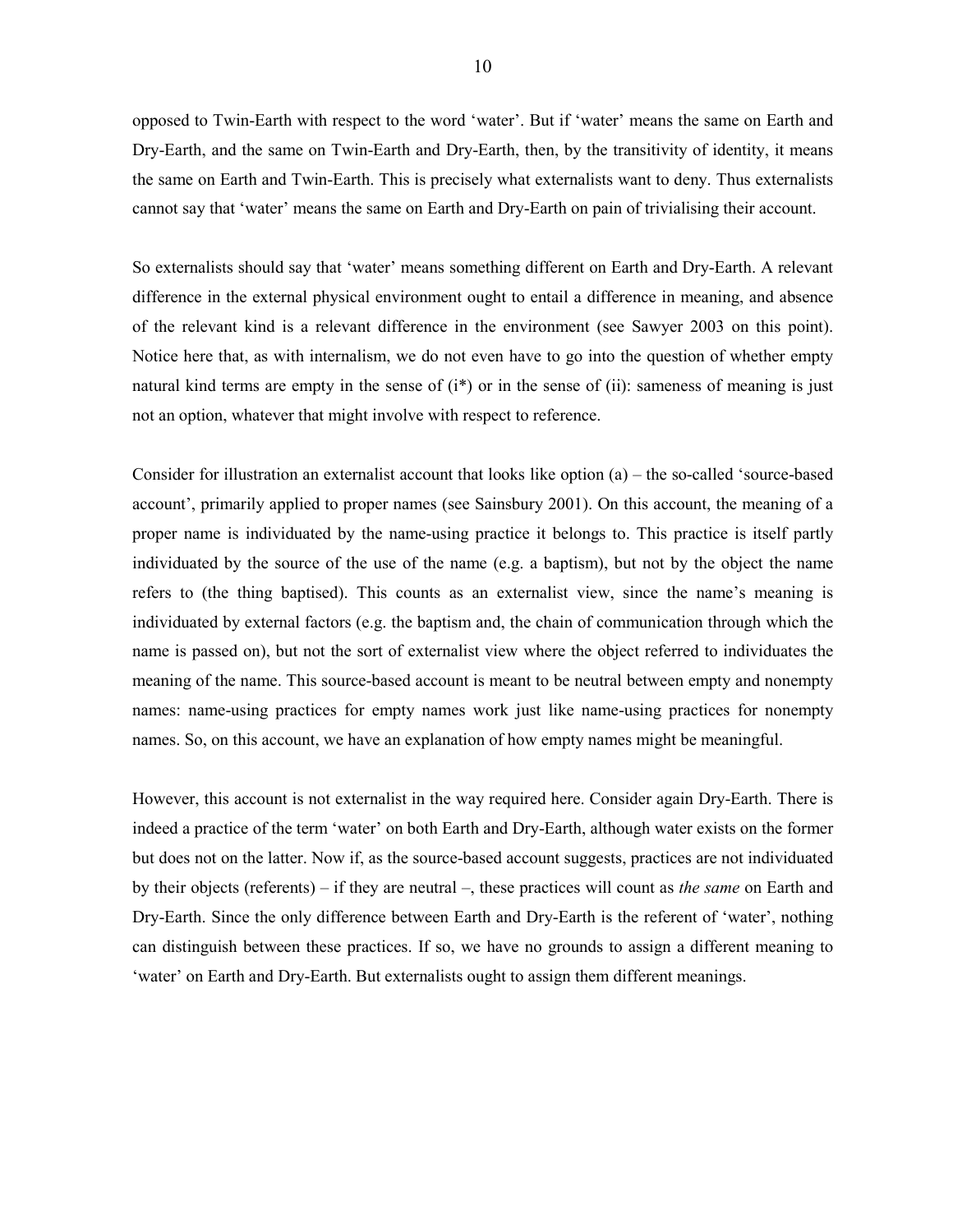# **IV. Options (c): No Meaning**

-

Option (c) is the second horn of Segal's dilemma for externalism. On this option, presumably 'water' is empty in the sense of (ii) – in the sense of failing to refer.<sup>14</sup> If so, it is meaningless. Indeed, intuitively reference-failure poses a definitive threat to the possibility of meaning (see again section I.2).

Despite being described by internalists as a 'horn' of a dilemma, this option has a lot of be said for it. First, if 'water' is meaningless on Dry-Earth, it means something different on Earth and Dry-Earth: no trivialisation here. Secondly, it yields a consistent externalist position: if there is nothing in the environment that can individuate the meaning of a natural kind term, then the natural kind term means nothing. Indeed, it would seem very natural for externalists to say that 'water' is empty in the sense of (ii) on Dry-Earth. That is to say it refers to nothing whatsoever and thus is meaningless.

So why is option (c) thought to be bad? It is thought to be bad for pretty much the same reasons that are given against accounts of proper names that seem to entail that empty names are meaningless: we seem to understand these names, to be able to communicate using them, we assign truth-values to sentences containing them, etc. Given this, it is implausible to say that they are meaningless. It amounts to denying the phenomena.

Now, against this, I think that externalists could accept (c) as a consequence of their account and say that empty natural kind terms are meaningless on Dry-Earth. They could argue that this is something that they can live with, or that some separate account can be given for empty natural kind terms. Although this option has not been popular amongst externalists, it would be worth developing, and seeing how much of the phenomena described above could be accounted for without empty natural kind terms being meaningful. But this is for another paper.<sup>15</sup>

 $14$  There seems to be some confusion in the literature as to what the second horn of this dilemma is. For instance Korman (2006: 508) says that the problem is that 'the externalist contends that the concept dwater is necessarily vacuous'. But it would be question-begging for externalists to stipulate that there even *is* such a concept dwater. What is at issue here is not whether the concept is vacuous; it is whether there is such a concept at all that is expressed by 'water' on Dry-Earth. It is unclear why the former would be so much of a problem for externalists; and Segal (2000: 32) makes it very clear that it is the latter that is really problematic for them.

<sup>&</sup>lt;sup>15</sup> Alternatively, externalists may say that they are not interested in giving a semantics for empty natural kind terms, but only for nonempty ones. They can agree that it would be desirable to have an account of empty natural kind terms, but argue that that is just not what they aim to do, and so need not have a tailor-made account for them. This reply is attractive, but I do not pursue it here. See also Korman (2006: 517-8) for discussion.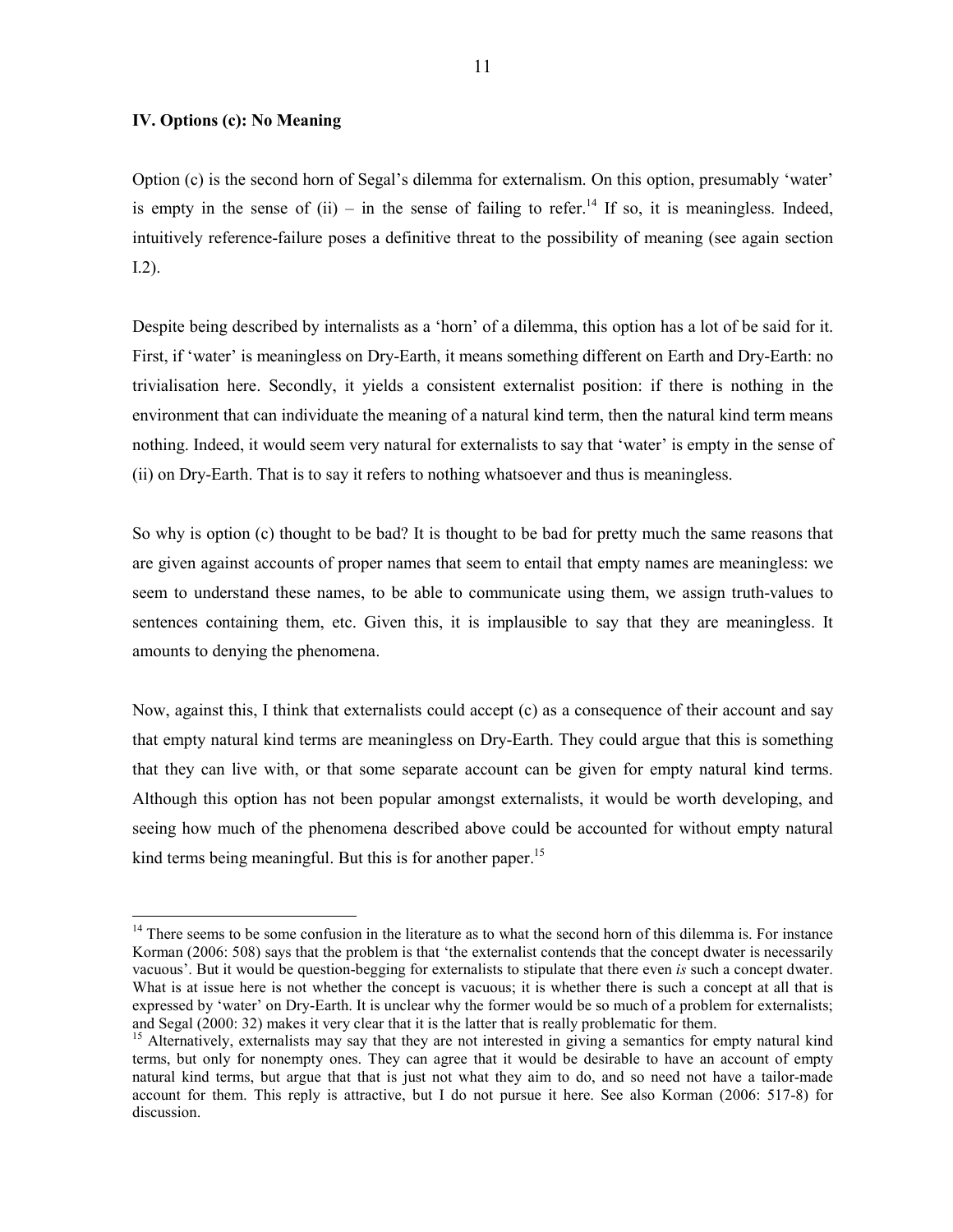Many externalists will still want to give an account according to which 'water' on Dry-Earth is meaningful and, generally, in which empty natural kind terms are meaningful. So externalists have to investigate options (b) and (d).

#### **V. Options (d): Not Natural Kind Terms**

-

This option is different from all the others in that it is not here assumed that 'water' is a natural kind term on Dry-Earth. This requires some background explanation. There is of course no agreement on what natural kind terms are: this is part of the issue. But the following should not be contentious as an initial *externalist* characterisation: a natural kind term is a semantically simple expression whose meaning is partly individuated by the natural kind it refers to (where a natural kind is an entity with a suitable (natural) unity – physical, chemical, biological, etc.). Thus, a semantically simple expression is an expression whose meaning is nondescriptive. And so something that makes it the case that a would-be natural kind term is not a natural kind term, or not a paradigmatic case of natural kind term, according to (d) is that its meaning is not semantically simple – it is descriptive.<sup>16</sup>

Thus, semantic complexity is the key behind option (d). It is assumed that 'water' on Earth is a natural kind term that succeeds in its function of having its meaning partly individuated by the exemplified kind it refers to: it is semantically simple – perhaps it is like a tag for a kind. But on Dry-Earth, there is no such kind to individuate the meaning and so the *sort of* meaning which the term has is different: it is semantically complex – perhaps it is given in terms of the stereotype associated with  $\cdot$ water<sup>, 17</sup>

Option (d) might look attractive because it meets many externalist desiderata: empty natural kind terms come out meaningful and the difference in the external physical environment between Earth and Dry-Earth is registered at the level of meaning: 'water' means something different on Earth and Dry-Earth. Typically, on this proposal, the empty case is treated in the same way as the case of

 $^{16}$  I do not want to insist on labels here: it is simpler to say, especially if one wants to preserve an analogy with proper names, that natural kind terms are semantically simple and anything that is not semantically simple is not a natural kind term (Korman 2006). Alternatively, one might say that there are two sorts of natural kind terms: those (paradigmatic) that are semantically simple and those that are not. Note that in the literature antiindividualism (as opposed semantic externalism), the distinction is often stated in terms of atomic versus complex concepts. Here see. Boghossian (1997), Brown (2004), Goldberg (2005) and Korman (2006).

<sup>&</sup>lt;sup>17</sup> See for instance Burge (1982), Sawyer (2003), Korman (2006) and Häggqvist & Wikforss (2007) for discussion.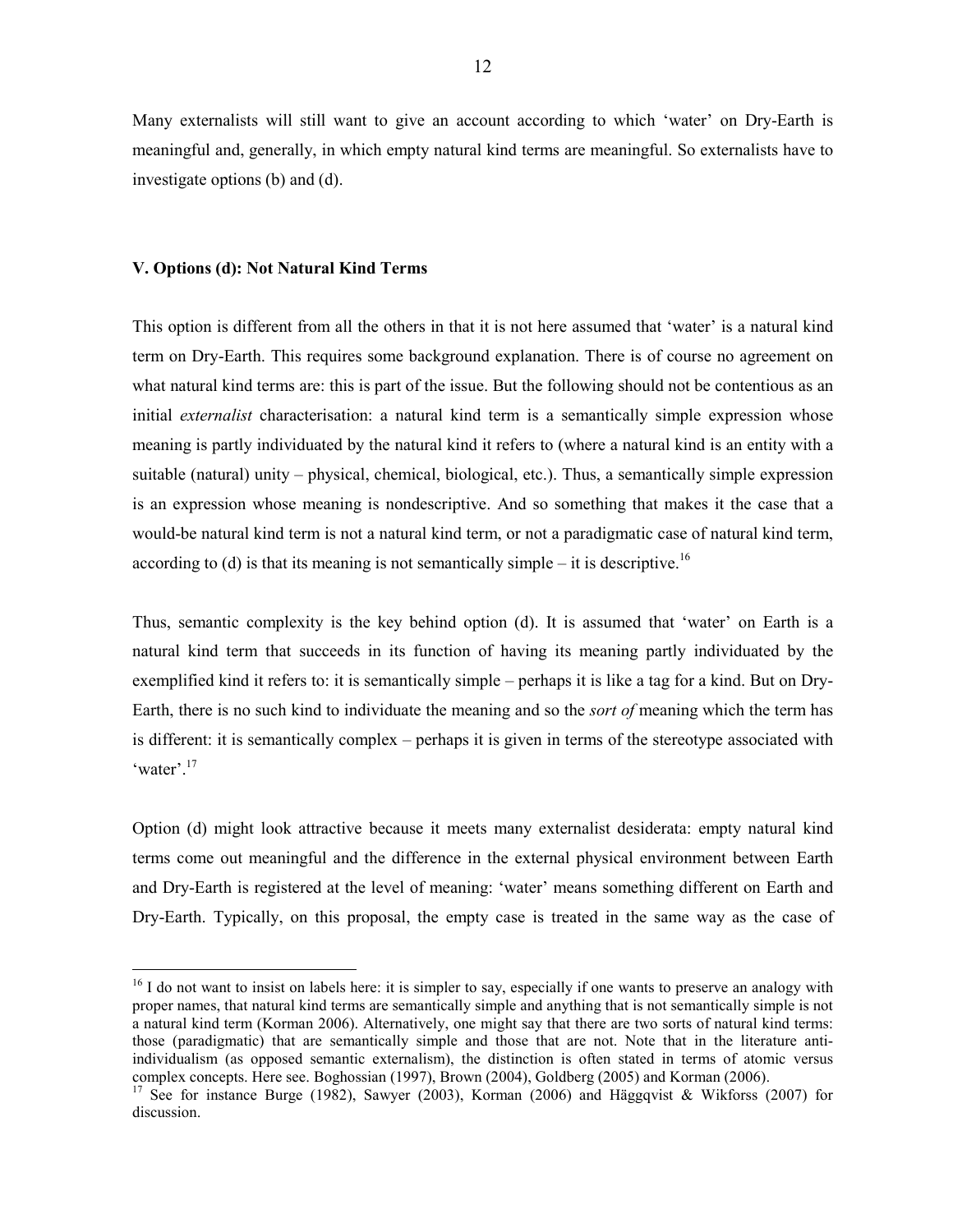natural kind terms that refer to motleys – several kinds – such as 'jade' (which refers to nephrite and jadeite). So we have a unifying treatment of both kinds of terms.<sup>18</sup>

But there are serious problems with this proposal. One is the very assumption that empty natural kind terms and natural kind terms that refer to motleys should have the same descriptive semantics. In the case of would-be natural kind terms that refer to motleys, there is a rationale for saying that their meanings should be given in terms of stereotypes. Stereotypes are supposed to be descriptions that are satisfied by all the members of the relevant kinds. But why think the same holds for 'water' on Dry-Earth? If we have too many referents for a term, we might want to give its meaning in terms of what these referents have in common. But when there is no referent, the move to descriptive meanings seems *ad hoc*.

It is possible that option (d) is really influenced by Russellian views on descriptive names, where there are two reasons why a name might really be a description: failure to refer and reference to more than one object. These correspond to the two ways Russellian descriptions fail to apply: lack of existence and lack of unicity. However, we need an argument as to why preferring a Russellian account is an attractive thing to do in this case. For instance few philosophers would find a Russellian account of empty proper names attractive.<sup>19</sup>

Also, in a strange way, this proposal is at once radically externalist, and yet very internalist. On the one hand, it is internalist, in that descriptivism is typically associated with internalism. And here all the standard critiques of descriptivism will apply (see of course Kripke 1972): lack of rigidity, unwanted necessities, unwanted apriorities, etc. So it looks like a big step back for externalism. At any rate, treating empty proper names as having a descriptive meaning has not been found to be an attractive option for referentialists. On the other hand, it is radically externalist because it means that whether an expression is descriptive or not depends on the external physical environment of speakers. Many will find this unattractive: it is one thing for externalists to say that the semantics of a term is determined by the environment, but quite another to say that which kind of semantics (simple or complex meaning) a term should be given (the term's metasemantics) is determined by the environment. $20$ 

-

<sup>&</sup>lt;sup>18</sup> See for instance Korman (2006), who treats them in the same way. See also McLaughlin & Tye (1998).

<sup>&</sup>lt;sup>19</sup> See Burge (1974) and Ludlow (2007) for contrasting views.

<sup>&</sup>lt;sup>20</sup> See Häggqvist  $\&$  Wikforss (2007) for an excellent discussion of what they call 'foundational externalist accounts'. See also Boghossian (1997: 281) for objections to extending externalism in this way; see Ludlow (2003) for a defence of what he calls 'externalism about logical form'.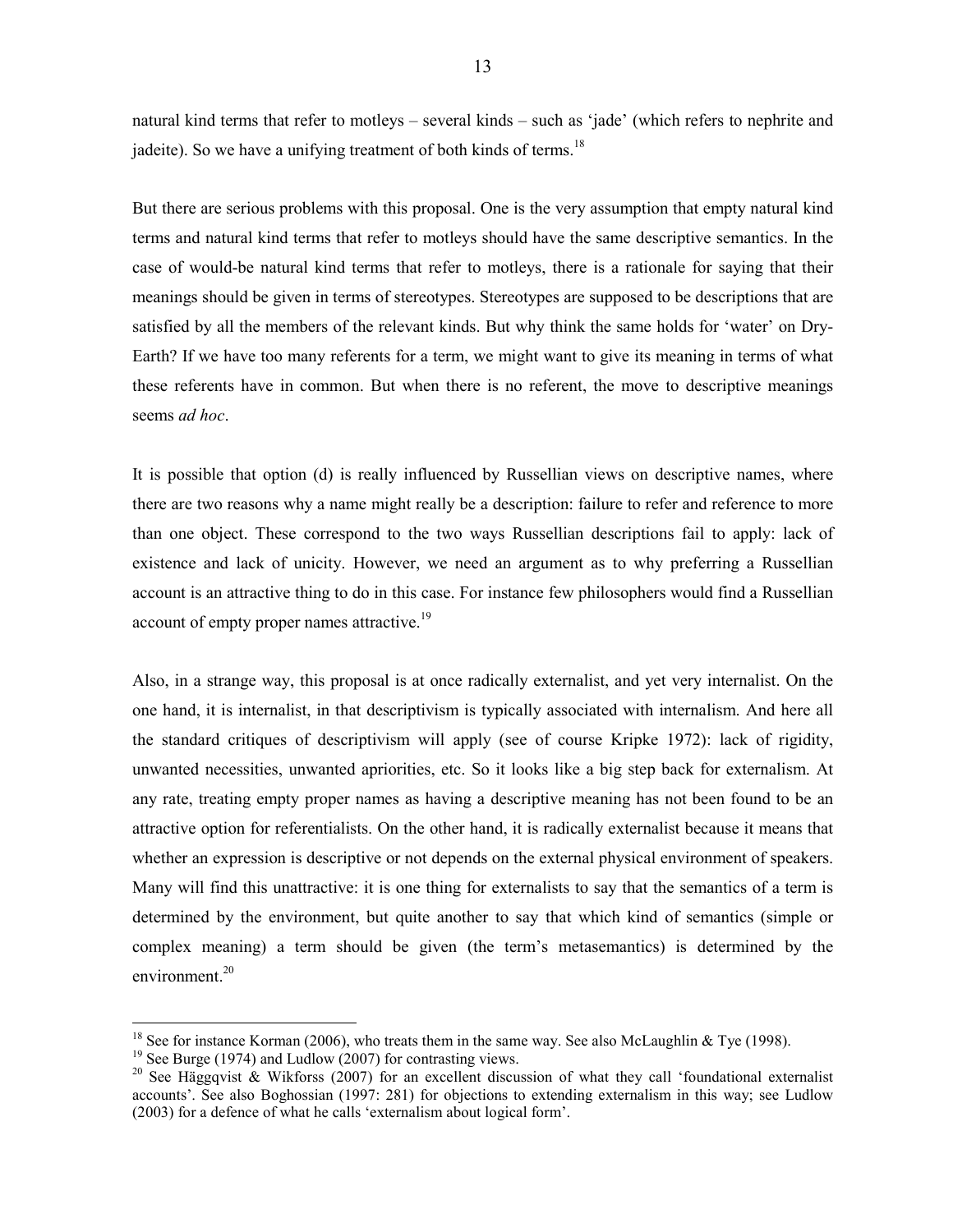This extreme form of externalism does not seem, as such, indefensible.<sup>21</sup> For instance it might be the case that this is the right story for 'jade': it was intended to pick up a kind, i.e. to have a nondescriptive meaning, and then it was discovered that it referred to a motley, and so it was discovered that its meaning was really descriptive. But why, again, think that the same story would hold for 'water' on Dry-Earth? On Dry-Earth the problem is the reverse: there isn't too much by way of referents, but not enough.

So option (d) does not seem to be an attractive externalist option. Notice that since on this proposal 'water' on Dry-Earth would not even be a referring expression, we do not have to go into the issue of whether 'water' is empty in the sense of  $(i^*)$  or  $(ii)$  again. This issue simply doesn't arise. Things change for the next, and last, option.

## **VI. Option (b): Meaning with Empty Referents**

If empty natural kind terms are neither meaningless nor descriptive, externalists are left with (b). How could this option work? The only plausible way to make it work is to assign a referent to 'water' on Dry-Earth. That is to say, it is to argue that 'water' on Dry-Earth is empty in the sense (i\*): it refers to some empty entity and does not apply to any sample. Indeed, it would be very hard for externalists to claim that 'water' is empty in the sense of (ii): it is unclear how 'water' could be meaningful if it fails even to carry its referential role. Reference failure threatens the possibility of meaning for externalists. But if 'water' on Dry-Earth succeeds in carrying its referential role, there is some hope for it to be meaningful on an externalist semantics. On this proposal, externalists might be able to say that 'water' on Dry-Earth is indeed semantically simple.

Consider again the case of empty proper names It is a natural referentialist strategy to look for referents for empty names. On a referentialist account, if 'Vulcan' fails to refer, it is meaningless; however, if somehow it succeeds in carrying its referential role, it might be meaningful.

Before going into a detailed discussion of (b), two remarks are in order. First, it is worth emphasising that the following adequacy condition (Adequacy) should be met by an externalist account of this form:

<u>.</u>

<sup>&</sup>lt;sup>21</sup> See Häggqvist & Wikforss (2007) for arguments that it is.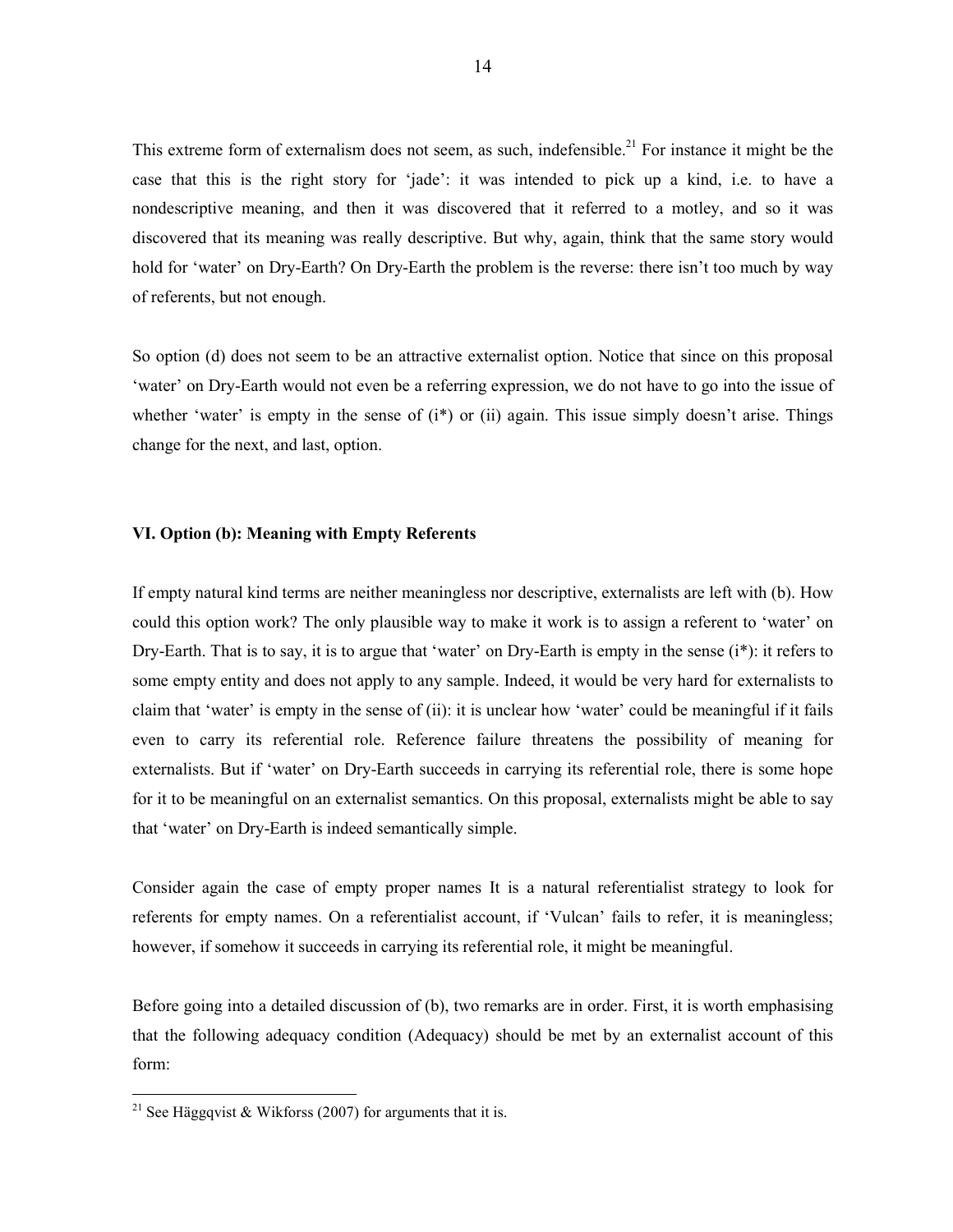(Adequacy) A referent should be assigned to an empty natural kind term in a way that *underwrites* claims such as that 'water' means something *different* on Earth and Dry-Earth.

The assignment of a referent to 'water' on Dry-Earth should not merely serve to explain why 'water' is meaningful on Dry-Earth but also why it means something different on Earth and on Dry-Earth. If the latter cannot be done, externalism will again be trivialised.

Secondly, there are two sorts of empty entities that could be assigned to 'water' on Dry-Earth:

(A) 'Water' on Dry-Earth refers to the natural kind water, the same kind as on Earth, except that it is empty on Dry-Earth and nonempty on Earth.

(B) 'Water' on Dry-Earth refers to another (empty) natural kind than the (empty) kind water.

(A) entails that the same kind can exist on both planets, Earth and Dry-Earth, and can be empty on some planets. Alternatively, if Earth and Dry-Earth are construed as different possible worlds, as many philosophers do construe them, that means that the kind water can exist in different possible worlds, and be empty in some worlds. The latter construal would presumably demand that kinds be treated as abstract objects (e.g. properties or intensions), that can exist in different worlds. The former doesn't require this. The discussion that follows will be sensitive to the two ways of construing Earth and Dry-Earth: as different planets or as different possible worlds. I now give three independent objections against the proposal of assigning empty referents to empty natural kind terms so as to assign them meanings – as in option  $(i^*)$ . In doing so, I will consider the two different construals of  $(i^*)$ : (A) and (B).<sup>22</sup>

# VI.1. No Suitable External Environment for Empty Kinds

<u>.</u>

Consider the construal of emptiness in  $(i^*)$ . An empty kind does not have samples. As said in I.2., it is natural to think of kinds as existing in the external physical environment by having samples. If they do not have samples, it is unclear how empty kinds could exist in the external physical environment –

 $22$  It has been suggested that empty proper names refer to merely possible objects. I do not consider here assigning merely possible kinds to empty natural kind terms – there does not seem to be much difference between empty kinds and merely possible kinds. And even if there were one all the objections considered in this section would also apply.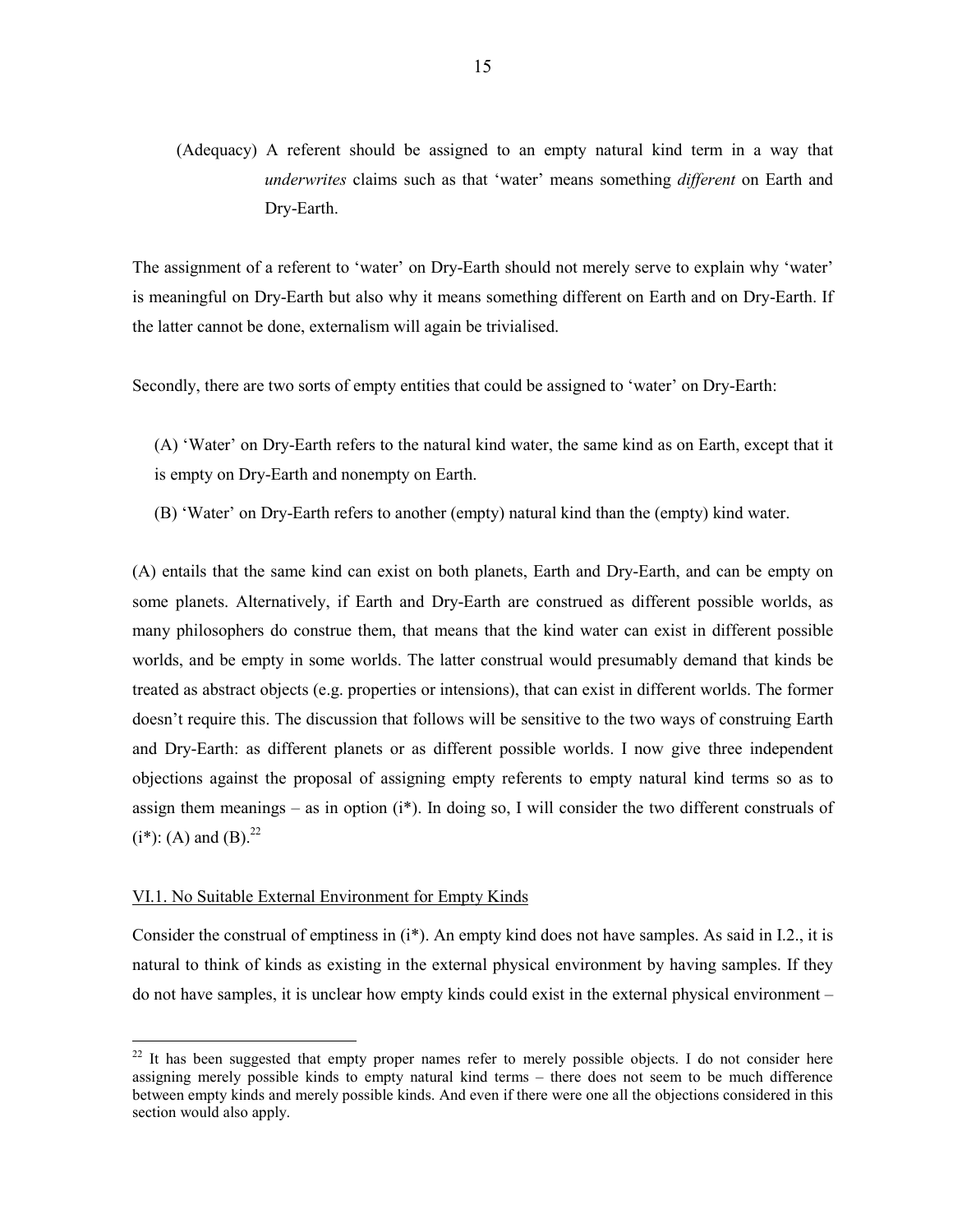whichever sort of empty kind ((A) or (B)) is under consideration. But if so, it is equally unclear how, on an externalist semantics, the meaning of 'water' could be partly individuated by an empty kind on Dry-Earth; for it is not even clear how it could refer to that kind. This question is particularly pressing since externalists tend to appeal to a causal theory of reference to explain the relation between the meaning of a natural kind term and the kind it refers to (see Kripke 1972 and Putnam 1975): empty kinds are causally inert. The problem for externalists here is that if the meanings of natural kind terms are partly individuated by the external physical environment, that should hold too for empty natural kind terms – but empty kinds are not part of this environment, so they seem irrelevant to, or impotent in, the determination of meaning.

There is another problem with combining (b) and (i\*). Consider Environment\*, which is a sort of external environment which could accommodate empty kinds – perhaps Environment\* is external but not physical or causal or concrete. Let us not worry too much about what Environment\* exactly is, and how the causal theory of reference might apply here. Suppose that the meaning of 'water' on Dry-Earth is individuated by an empty kind that is part of Environment\*. Now, presumably Environment\* also exists on Earth. Indeed, by stipulation, Dry-Earth is just like Earth but for the presence of water. Also, presumably, Environment\* exists on Twin-Earth, since Twin-Earth is just like Dry-Earth but for the presence of twater. But if Environment<sup>\*</sup> is sufficient for assigning a meaning to 'water' on Dry-Earth, and if this environment exists on Earth, surely it must be sufficient for assigning a meaning to 'water' on Earth. But if so, it seems that we should assign the same meaning to 'water' both on Earth and Dry-Earth, for the meanings of natural kind terms are supposed to be partly individuated by some suitable external environment. Environment<sup>\*</sup> is a suitable environment, but it is the same on these earths. That means that (Adequacy) is violated: even if there were a sense in which kinds are part of the external environment, that environment would be the same on Earth, Twin-Earth and Dry-Earth. And so it would be inadequate to help justify a difference of meaning between these earths.

#### VI.2. Why Should Number Matter to Meaning?

Suppose we opt for (A) and say that 'water' refers to the (empty) kind water on Dry-Earth; i.e. to the same kind as on Earth. Externalists could perhaps argue that 'water' means something different on those earths because water is nonempty on Earth but empty on Dry-Earth.

The problem here is that it is unclear why it should matter to the meaning of 'water' that it applies to samples on Earth but does not apply to any sample on Dry-Earth. Why should the number of samples matter to meaning, given that the referent is the same?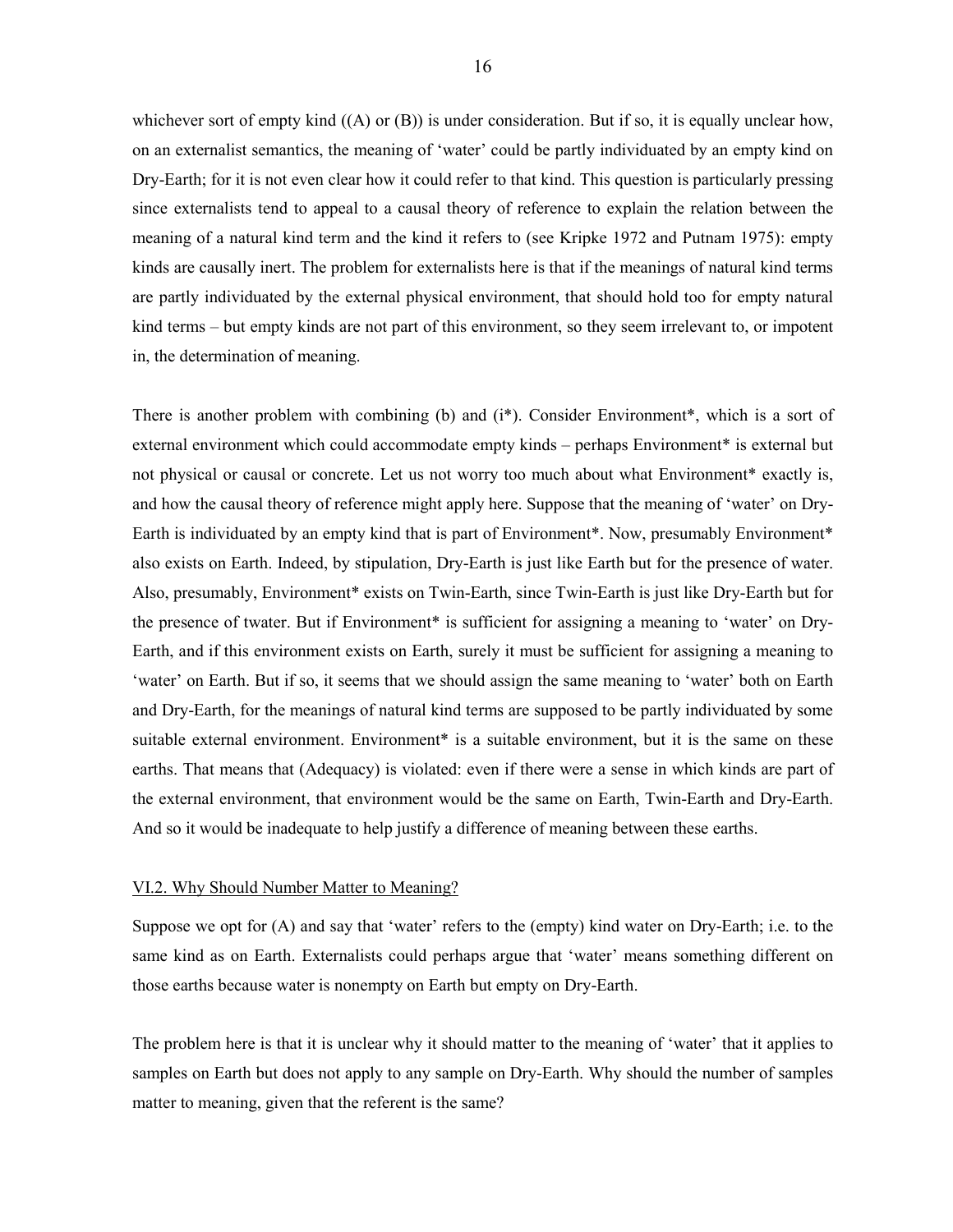Suppose 'water' applies to 100 samples of water on Earth, 10 on Earth\* and 0 on Dry-Earth. Externalists would say that 'water' means the same on Earth and Earth\*; in this case, the difference in the number of samples does not make a difference to meaning. But they would say that the meanings are different on Earth and Dry-Earth; in this case, the number of samples makes a difference to meaning. However, given that 'water' refers to water throughout, it is puzzling that the case in which there are 0 samples should be so dramatically different with respect to meaning from that in which there are 1 or more samples.

By way of analogy, consider empty proper names. Suppose there are empty names that refer to nothing whatsoever. For instance suppose 'Alice' refers to Alice on Earth but does not refer to anything on Earth\*. The difference between these two earths is dramatic with respect to the name 'Alice': it is the difference between reference and reference failure. And it is natural to think (if one is a referentialist) that this difference matters greatly to the meaning of 'Alice'. If a name does not succeed in referring, its meaning is in trouble. But in our case we have nothing as dramatic: we have reference to the same kind – just a difference in the number of things it applies to. And it is unclear why this should matter to meaning.

So assigning the same referent to 'water' on Earth and Dry-Earth, except that it is empty on the latter violates (Adequacy): externalists cannot motivate a difference in meaning. If so, it looks like (Adequacy) is met only if 'water' refers to different kinds on Earth and Dry-Earth, i.e. it looks as if option (A) is not option for externalists. One more argument is given against it below.

## VI.3. No Empty Kind Can Do the Job

# *(VI.3.1) The (Empty) Kind Water*

Suppose again that 'water' refers to the (empty) kind water on Dry-Earth. The objection now is that this proposal is actually chauvinistic and unmotivated: it amounts to unjustifiably privileging the earthian standpoint in assigning a referent to 'water'. One observation made in section III was that from the standpoint of Dry-Earth, there is nothing special about Earth as opposed to Twin-Earth (say) regarding the word 'water'. This observation is relevant here. From the standpoint of Dry-Earth, there is nothing special about Earth as opposed to Twin-Earth (say) and so no more reason to say that 'water' on Dry-Earth refers to the (empty) kind water (which is nonempty on Earth) than there is to say that it refers to the (empty) kind twater (which is nonempty on Twin-Earth): there are no samples of water on Dry-Earth, but equally there are no samples of twater on Dry-Earth. If the (empty) kind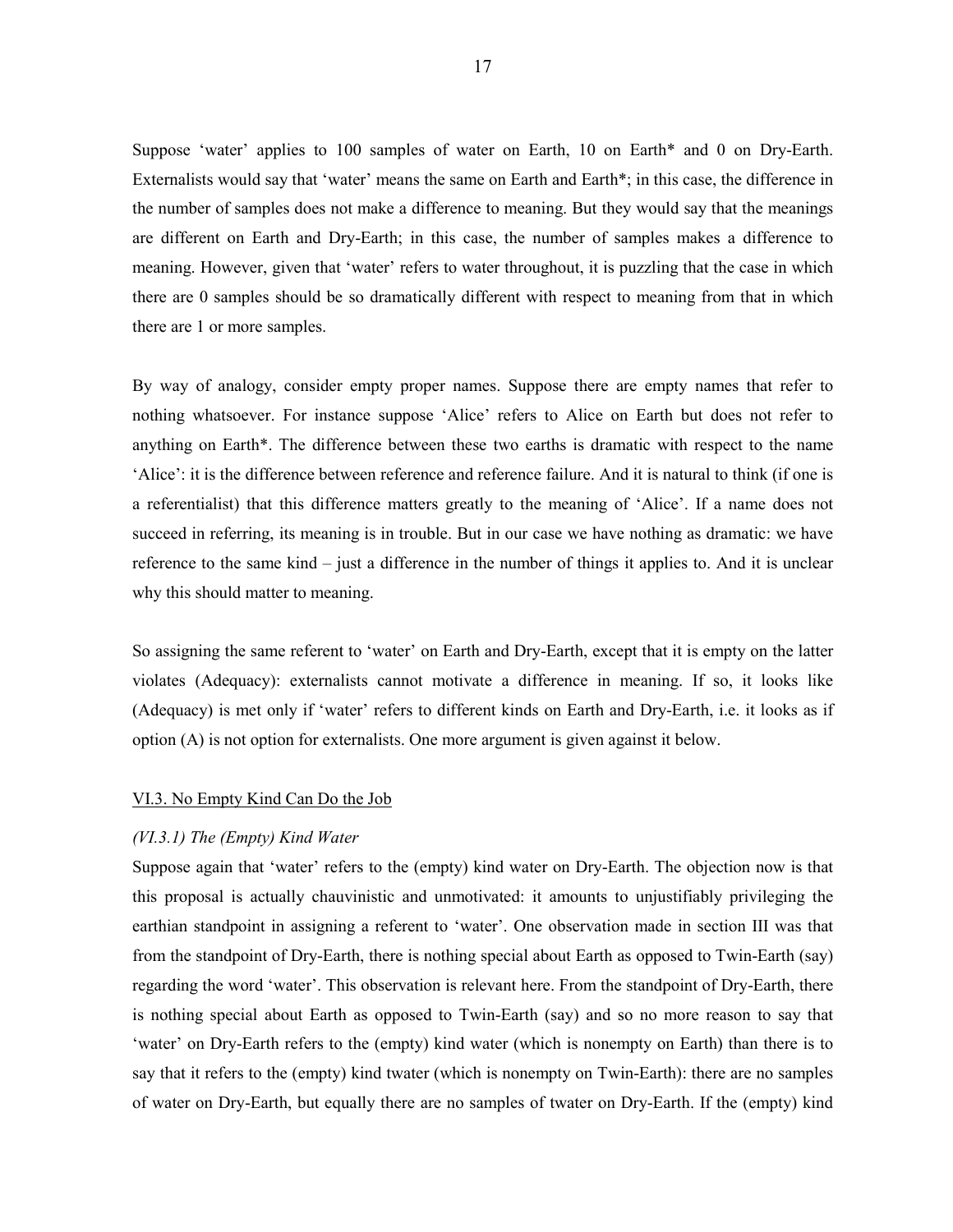water exists on Dry-Earth, the (empty) kind twater exists there too. And if so, it is arbitrary to say that 'water' refers to the former rather than to the latter.

From the standpoint of Dry-Earth all the earths that are just like Dry-Earth but for the fact that their term 'water' refers to a nonempty kind are on a par. *We* might be inclined to think that the referent of 'water' on Dry-Earth is water because our starting point in thinking about 'water' on Dry-Earth is Earth. But if we were Twin-Earthians, we would be inclined to say that 'water' refers to twater on Dry-Earth. We may have a privileged relation to the natural kind water, but the people on Dry-Earth do not, no more than they do have one with the natural kind twater. And here it is *their* perspective that matters because we are considering a case in which *their* natural kind term 'water' is empty. From their perspective choosing between the (empty) kind water and the (empty) kind twater is arbitrary.

In particular, there is nothing like what David Lewis has called a 'best candidate' to be the referent of 'water' on Dry-Earth, and no referent seems to be the 'reference magnet' for 'water' (Lewis 1983, 1984). Something is a *reference magnet* for a term if it is the best thing that fits the use of the term by speakers and if it is the most natural thing (on some metaphysical scale) that fits this use. Neither empty water nor empty twater fits (Dry-Earthian) use better than the other (if for instance use is determined by the associated stereotype, then the uses are relevantly similar); and neither is more eligible than the other (they are equally natural).

The upshot here is a familiar one in discussions of reference to empty entities: there are too many candidates and it would be arbitrary to select one.

So the option (A) of saying that 'water' on Dry-Earth refers to the empty kind water is, again, unsustainable. Thus externalists are left with the following possibility: the natural kind term 'water' means something different on Earth and Dry-Earth (i.e. option (b) of section II.2) because it refers to different kinds on Earth and Dry-Earth. On Dry-Earth it refers to an empty natural kind (i.e. option (i\*) of section I.2) which is not water (option (B) of the beginning of this section).

# *(VI.3.2) Native Empty Kind*

Suppose 'water' on Dry-Earth refers to an empty kind which is neither the (empty) kind water nor the (empty) kind twater (etc.) – a *native* empty kind, call it 'dwater'. Going native might help meeting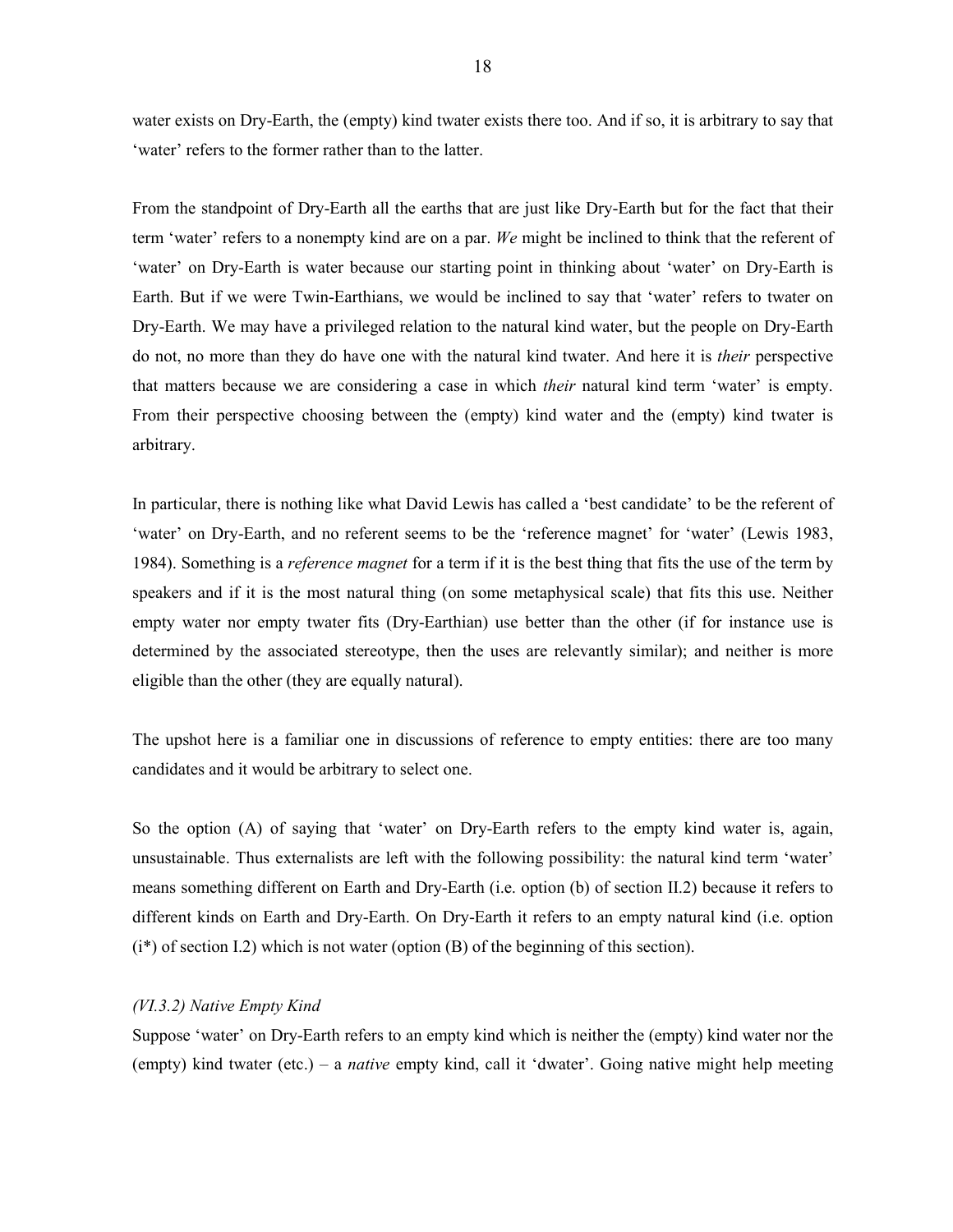(Adequacy): if 'water' refers to a different kind on Earth and Dry-Earth, its meaning can be different on these earths. It might also help with the issue of eliciting a unique referent for 'water'.

Unfortunately, appealing to native kinds will not help. One problem with 'water' referring to dwater on Dry-Earth is that it is unclear what that kind would be  $-e.g.$  what its molecular structure would be. If identity-conditions for dwater cannot be given, many kinds might count as dwater.<sup>23</sup> How are we to choose? Another problem concerns whether the kinds water and twater also exist on Dry-Earth. That is, if dwater exists there, then presumably the (empty) kinds water and twater exist too. But if they exist on Dry-Earth, dwater would be no more salient than they are in Dry-Earth's external physical environment (or any Environment<sup>\*</sup>). In particular, dwater would not be a best candidate for reference or a reference magnet for 'water'. It would thus be arbitrary to assign 'water' to dwater on Dry-Earth.

Now, externalists could perhaps argue that empty water and empty twater (and all the other relevant empty kinds) should be barred from Dry-Earth. The only non *ad hoc* way to do so is to stipulate that natural kinds cannot exist empty: they only exist when they have samples. But if that is so, dwater does not exist either, and so 'water' fails to refer on Dry-Earth.

Another possibility, but an *ad hoc* one, would be to say that kinds are planet-bound entities – or, if we consider Earth and Twin-Earth as two possible worlds, kinds are world-bound entities. Thus, dwater only exists on Dry-Earth, (empty) water only exists on Earth, etc. This option is definitely implausible if Earth and Twin-Earth are thought of as different planets. And if earth and Twin-Earth are thought of as different possible worlds, it also rules out many construals of natural kinds – for instance as properties or intensions. That would also not yet answer the problem of giving identity-conditions for dwater. So nativity is no help.

# *(VI.3.3) Empty Intension/Property*

-

Consider the following proposal. Given that natural kind terms refer to kinds and apply to samples, one might think of these samples as forming the *extension* of the natural kind – where an extension is just a set. In this way a natural kind term could in some way be *associated with* the extension of the kind it refers to, where that extension is the set of the instances the term applies to. The term 'water' on Dry-Earth does not apply to any samples; that is to say, the extension associated with it is empty. Now, it is widely accepted by philosophers that the empty extension exists: it is just the empty set. So

 $23$  This argument is similar to the more extended one offered by Kripke in his (1972) for the claim that there could not be unicorns.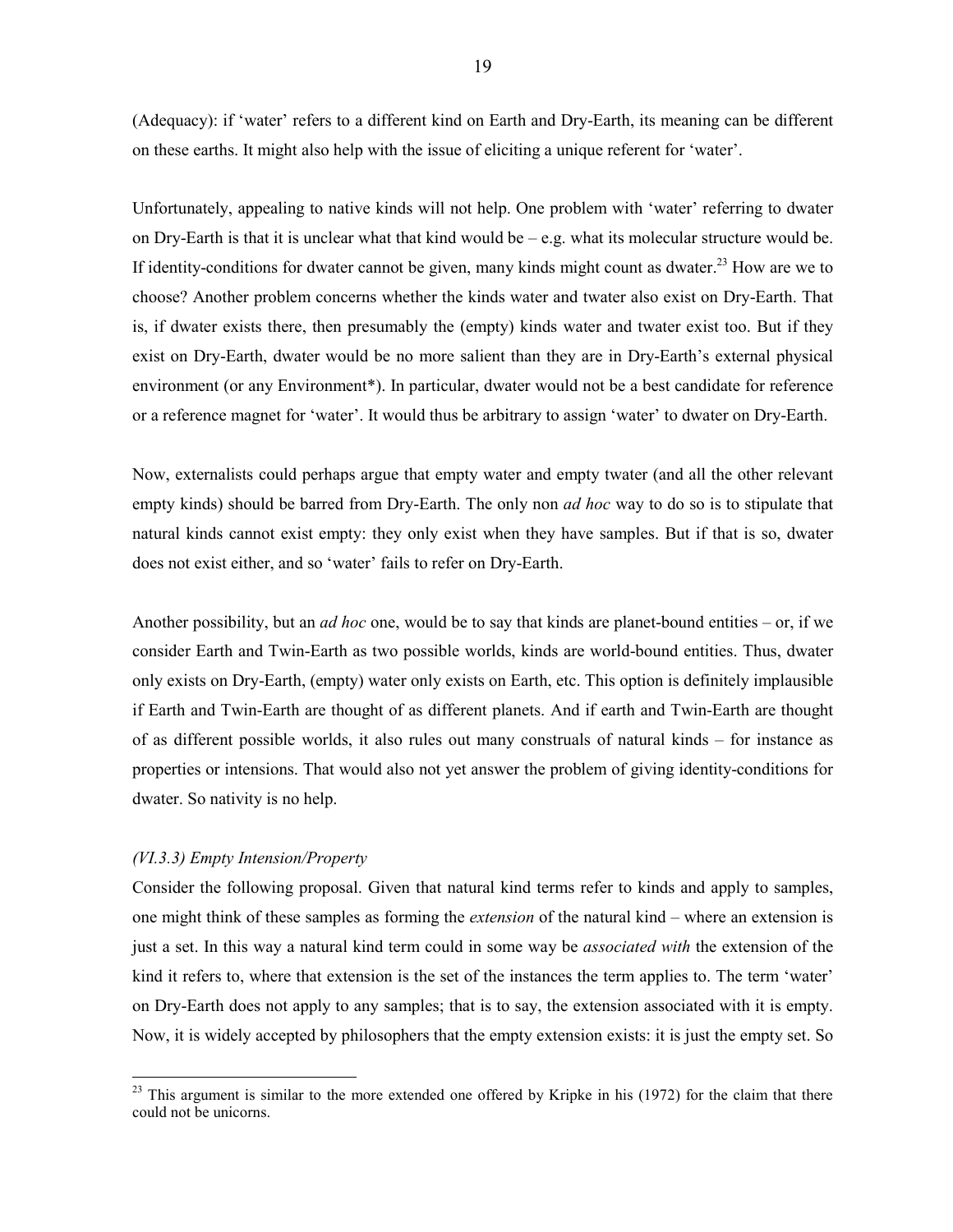a natural suggestion here would be to take the empty extension to be the relevant empty entity to which 'water' *refers* on Dry-Earth. Since there is only one empty set, the problem of there being too many candidates for the reference of 'water' on Dry-Earth would be avoided: the empty kind *is* the empty set.

Something similar has been suggested for empty proper names – that they refer to the empty set.<sup>24</sup> One consequence of this view (sometimes attributed to Frege) is that both 'Vulcan' and 'Atlantis' (say) refer to the empty set. Now, the obvious problem here is that, intuitively, if they refer at all, these names refer to different things. A similar problem will be raised below for empty natural kind terms.

Now, one possible proposal would be to say that in general *any* natural kind that is referred to by natural a kind term should be *identified with* the extension associated with that term, not just the extension of *empty* natural kind terms. However, this would not do: extensions *simpliciter* would be inadequate as the referents of natural kind terms: extensions have their members essentially, which means that 'water' on Earth has (or refers to) a different extension whenever the number of parcels of water is different. That means that the referents of 'water' are different at different times. If, further, the meaning of 'water' is partly individuated by the kind in external physical environment which it refers to, the meaning of 'water' is also different at different times. This is not an attractive view. So if set-theoretic entities are going to be taken seriously at all as construals of natural kinds, the entities considered should be *intensions*.

Intensions are functions from worlds to extensions, and so they are better candidates than mere extensions to be the referents of natural kind terms; the problem of variation in extension is avoided: an intension is the same at all times and possible worlds.<sup>25</sup> On Earth 'water' refers to the intension which assigns the set of parcels of water in all worlds; on Dry-Earth 'water' refers to the empty intension – which assigns the empty set to 'water' in all worlds. Thus 'water' on Earth and 'water' on Dry-Earth refer to different intensions. And so intensions might help externalists meet (Adequacy) – the requirement that 'water' means something different on Earth and Dry-Earth.

<u>.</u>

<sup>&</sup>lt;sup>24</sup> See Evans (1982: 32-32) for discussion. In this passage Evans considers a way in which a Fregean semantics could handle empty names: he considers replacing the distinction sense-reference by that of sense-semantic value and to identify semantic values with sets, the empty set in the case of empty proper names.

 $^{25}$  I assume here that intensions are total functions – i.e. exist in all possible times and worlds. They could also be construed as partial functions that are not defined for instance in all worlds – e.g. in worlds in which there are no samples of the relevant kind. I do not pursue these suggestions here, which would not make a substantive difference to the discussion.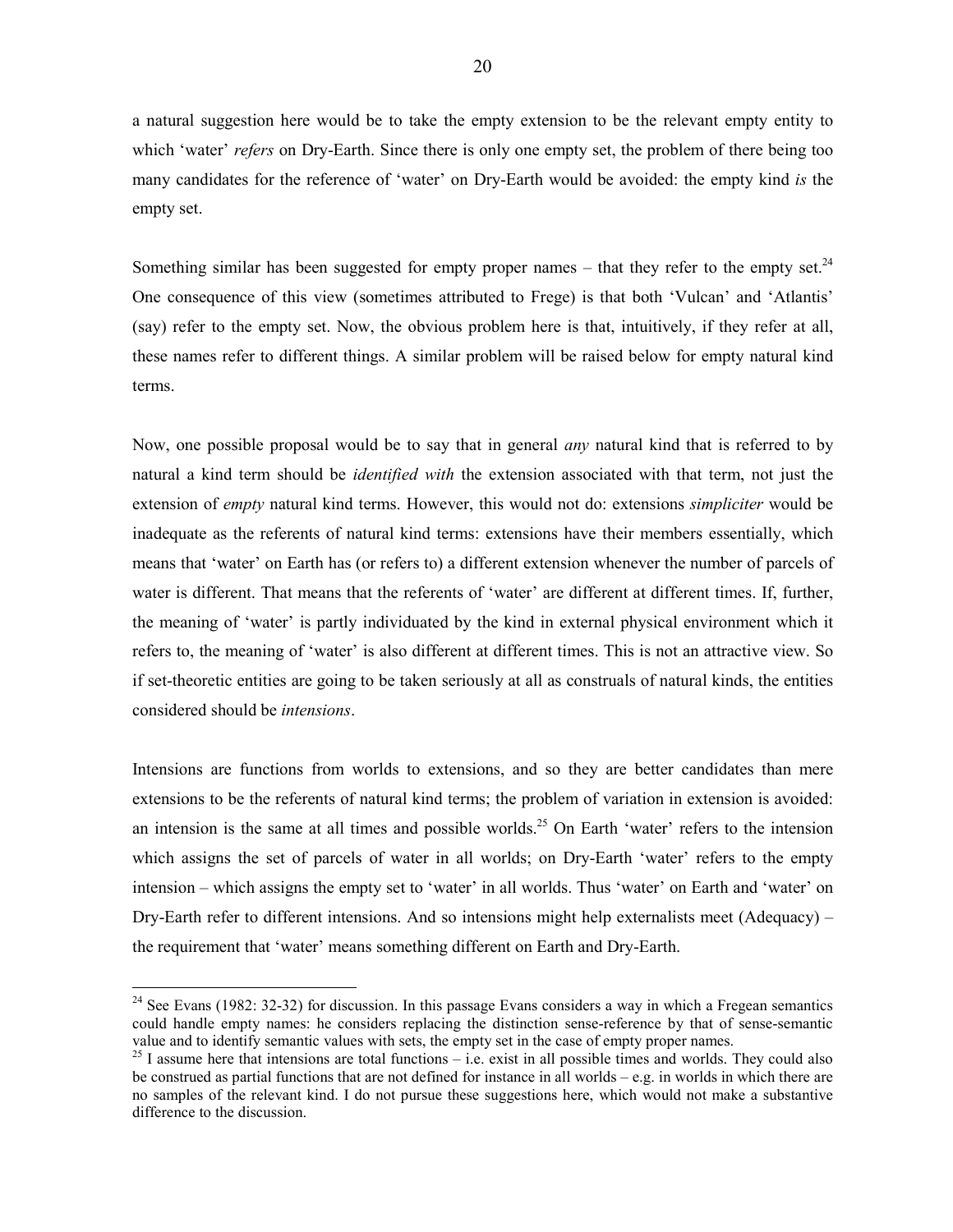On this proposal, whether restricted to empty natural kind terms or extended to all natural kind terms, just as 'Vulcan' and 'Atlantis' both refer to the empty extension, 'water' and 'phlogiston' (say) on Dry-Earth both refer to the empty intension (supposing that 'phlogiston' is empty on Dry-Earth). This sort of proposal has for instance been made by Goldberg (2005, 159ff.), who thinks that empty natural kind terms refer to the empty extension. A similar proposal has been made by Stoneham (1999), who argues that empty natural kind terms refer to the empty property of being identical with nothing.

One problem with this proposal is the same as that already raised for empty proper names: if 'water' and 'phlogiston' refer at all, they intuitively refer to different things. For instance, intuitively, it is not true that water = phlogiston or that whatever is water is phlogiston.

But there is a greater difficulty here. One well-known challenge for externalists concerns *illusion of sameness* of meaning. In the Earth/Twin-Earth case, speakers of both earths may enjoy the following kind of illusion: 'water' means something different on Earth and Twin-Earth, but the meanings are so similar that speakers might wrongly think they are the same – the difference of meaning might even not be accessible to them. This of course points to the problem of whether externalism is compatible with privileged access.<sup>26</sup> Externalists can explain why this illusion occurs by appealing to the fact that the stereotypes associated with 'water' on Earth and Twin-Earth are (or at least seem to be) the same. This is because what is labelled 'water' on both Earth and Twin-Earth has the same (or indistinguishable) superficial properties – it looks the same, tastes the same, behaves in the same way, etc.

If 'water' and 'phlogiston' refer to the same intension on Dry-Earth, externalists are now faced with a problem of *illusion of difference* of meaning. Although 'water' and 'phlogiston' seem to have different meanings to the speakers of Dry-Earth, externalists should say that they actually have the same meaning: meaning is partly individuated by the external (physical) environment, and the relevant environment is the same for 'water' and 'phlogiston' – they both refer to the empty intension/property. Now the illusion of difference of meaning is much more problematic for externalists than that of sameness of meaning. The problem is that they cannot appeal to the stereotypes associated with 'water' and 'phlogiston' to explain the illusion. The associated stereotypes are different, but this cannot be explained in terms of a difference in the superficial properties of water and phlogiston: these properties are the same – in the relevant sense, water and

<u>.</u>

 $26$  See McKinsey (1991), who first raised this issue.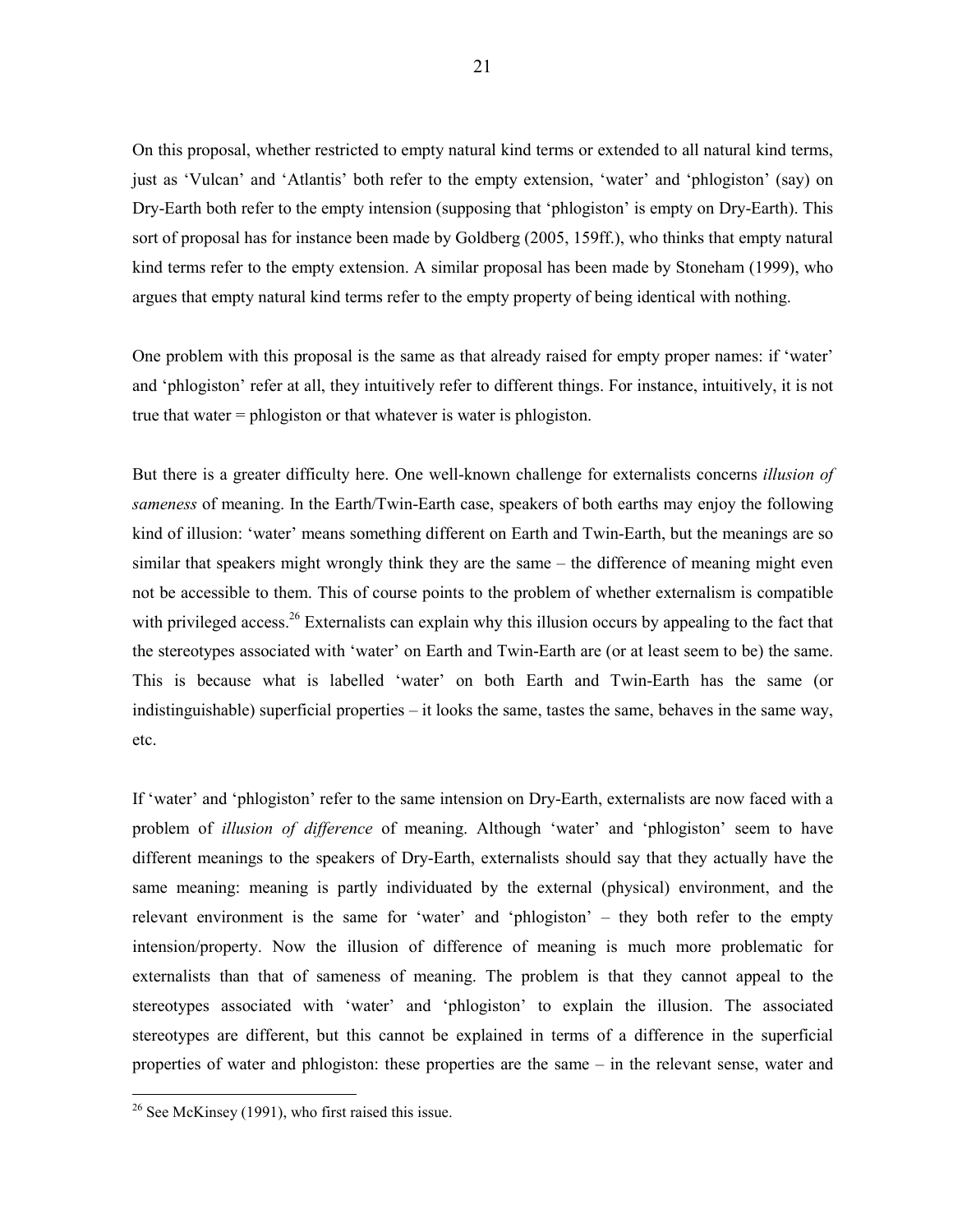phlogiston behave in the same way on Dry-Earth, if they both refer to the empty intension. Thus an explanation of the illusion of difference in meaning in terms of a difference in superficial properties is not available here.

Some externalists have suggested that although 'water' and 'phlogiston' share referents, their meanings are nonetheless different: so there is no illusion here. For instance, Goldberg (2005, 158) wants to explain this difference in terms of a difference in *functional roles*, where these are not externally determined. On his version of externalism, referential intentions aside, the external environment is necessary to determine meaning, but it is not sufficient.

The first thing to note with this suggestion is that it constitutes a substantive concession to internalism: it is acknowledging narrow content as a component of meaning. Secondly, what is the relation between functional role and reference here? Consider 'water' on Earth and suppose we think of narrow content roughly in terms of stereotypes associated with expressions. In this case there is a relation between narrow content and reference: the referent satisfies the stereotype. Perhaps we can even think of narrow content in terms of character or mode of presentation. But what is the relation between the stereotype associated with 'water' on Dry-Earth and its putative referent? The problem here is that it really is unclear how referents connect with functional roles, indeed, whether they are at all related. As a result it feels as if the externalist is really assigning a referent to 'water' for the sake of avoiding reference failure, and that this assignment is again *ad hoc*. Thirdly, if functional roles can be appealed to for empty natural kind terms, it would seem that they can also be appealed to for nonempty natural kind terms: nonempty natural kind terms too have functional roles. (Just like, as argued in VI.2, if Environment\* can be appealed to on Dry-Earth, it can be appealed to on Earth.) If so, it would make matters simpler to always identify the meanings of natural kind terms with functional roles. But externalists cannot do this, since it would amount to violating (Adequacy). Lastly, what are functional roles, really, and, in particular, are they hospitable to the view that natural kind terms are semantically simple? If not, then why not go for option (d) after all, which does not require us to postulate idle referents? So at least we would need an explanation of how 'water' is still semantically simple on this view.

Assigning the empty intension or the empty property to empty natural kind terms creates more problems than it solves. And so it remains unclear how externalists could assign referents to empty natural kind terms – as stated in  $(i^*)$ .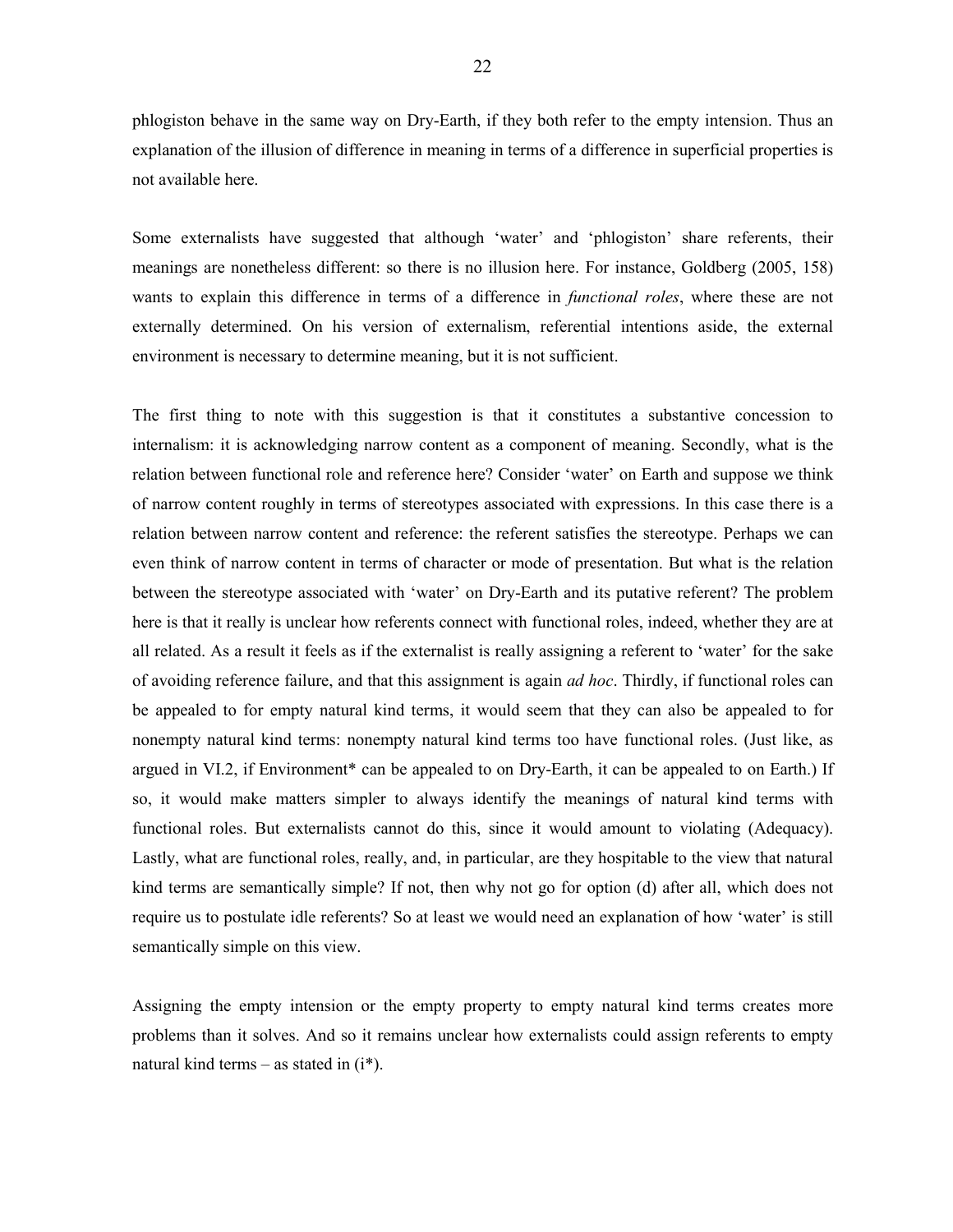# **VII. A Diagnosis**

Many externalists want to assign meanings to empty natural kind terms. They should do so in a way that meets (Adequacy) and that underwrites the claim that the environment partly individuates their meanings: since the external physical environments are different on Earth and Dry-Earth regarding water, 'water' should be assigned different meanings. After close examination, it looks as if the challenge is still in place. In particular, it appears that no empty kind is a suitable referent for 'water' on Dry-Earth – whether empty water, empty twater, dwater, the empty extension/intension or the empty property. But assigning empty referents to empty natural kind terms – option (b) – was really the only plausible option left to externalists who want to assign meanings to empty natural kind terms.

In section III, I suggested that, intuitively, internalists can assign a meaning to 'water' on Dry-Earth – that meaning would be the same as on Earth and Twin-Earth. Indeed I suggested that an advantage of their view is that they do not have to worry about the empty case. In light of the foregoing discussion of externalism, this claim should now be qualified.

Thus consider again the two construals of emptiness for natural kind terms (i\*) and (ii), of section I.2. Consider (ii) first: it is perhaps true that, given the spirit of internalism, reference failure does not pose an immediate threat to the possibility of meaning. And some internalists might be tempted to say that 'water' is meaningful but fails to refer to anything whatsoever on Dry-Earth. But this is a road which not all of them will want to take, since it might involve trouble with truth and logic, if not with meaning: for instance it might involve giving up bivalence, if sentences containing natural kind terms turn out to be truth-valueless. That is to say it is unclear how these terms would contribute to truthconditions. It might alternatively involve adopting a free logic, if meaningful empty natural kind terms are admitted in the language.<sup>27</sup> So internalists should at least make these commitments explicit. This is to say that on an internalist semantics there might not be a problem of meaning for empty expressions, but there are definitely problems down the line, when truth and logic are considered.

Consider  $(i^*)$  – reference to empty kinds. Like externalists, internalists cannot assign an empty referent to 'water' on Dry-Earth. Now, (Adequacy) is of course not an issue for them – since they think that 'water' means the same on Earth and Dry-Earth. But even if internalists do not think that the meanings of natural kind terms are partly individuated by their referent, they would still have to

<u>.</u>

 $27$  See Besson (2009) for discussion here.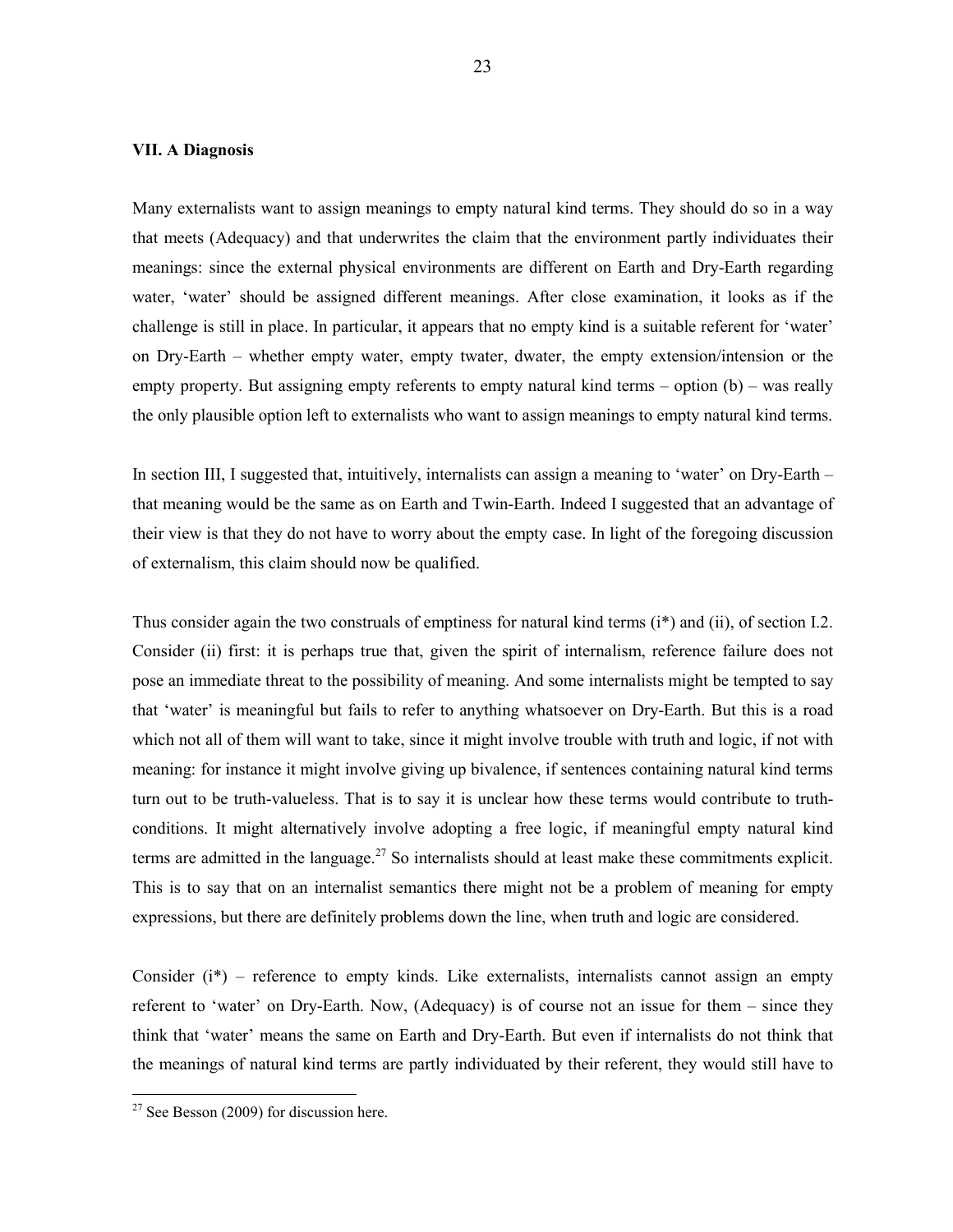explain how one can pick out a unique referent for 'water' on Dry-Earth. In this, they will face the same problems as externalists: there will be too many candidates and no reason to pick one in particular. They can assign referents to empty natural kind terms no more than the externalists can. Indeed, the discussion in section VI points to general problems with the very idea of bringing in empty entities in the context of Twin-Earth style thought-experiments.<sup>28</sup>

Finally, perhaps empty natural kind terms do not pose a specific threat to internalists. But of course a great challenge for them is to explain what, quite generally, individuates the meanings of natural kind terms, if not the external physical environment. This might be thought to be a far more overarching threat than that of natural kind terms.

# **VIII. Emptiness and the Twin-Earth Setting**

<u>.</u>

An issue worth addressing in closing is the role played by the Twin/Dry-Earth setting in the argument that no meaning can be assigned to 'water' on dry-Earth on an externalist semantics; for it seems that it plays a substantive role.

For one thing, we cannot be *chauvinistic* when we think of the meaning of 'water' in the setting of Dry-Earth. The natural kind terms whose meanings are at issue are assigned their basic semantic properties there, and not on Earth. One consequence is that we cannot presume that Earth has any privileged status with respect to Dry-Earth or any other earth: in particular we cannot presume that Dry-Earth is just like Earth but for the fact that the (earthian) natural kind water is empty; it would be a bit like presuming that Twin-Earth is just like Earth but for the fact that the kind water has a different molecular structure. It is impossible that the kind water has a different molecular structure from the one it actually has.

Another consequence is that not only Earth, but all the other earths that have the same relation of similarity with Dry-Earth have to be taken into account. Any choice is arbitrary. However, there is

<sup>&</sup>lt;sup>28</sup> Internalists could also argue that 'water' on Dry-Earth does not refer to a natural kind at all, but to a property that is determined by/identical with the (superficial) properties that water, twater, etc. have in common. In this case there would not be too many candidates for the reference of 'water', but just one. Thus 'water' on Earth would refer to the kind water and 'water' on Dry-Earth would refer to this property. This, even by internalist standards, would entail that 'water' on Dry-Earth is not at all the same kind of expression as on Earth, and it would invalidate the claim that internalists do not have to give a special treatment for empty expressions. Thanks to Åsa Wikforss for discussion here.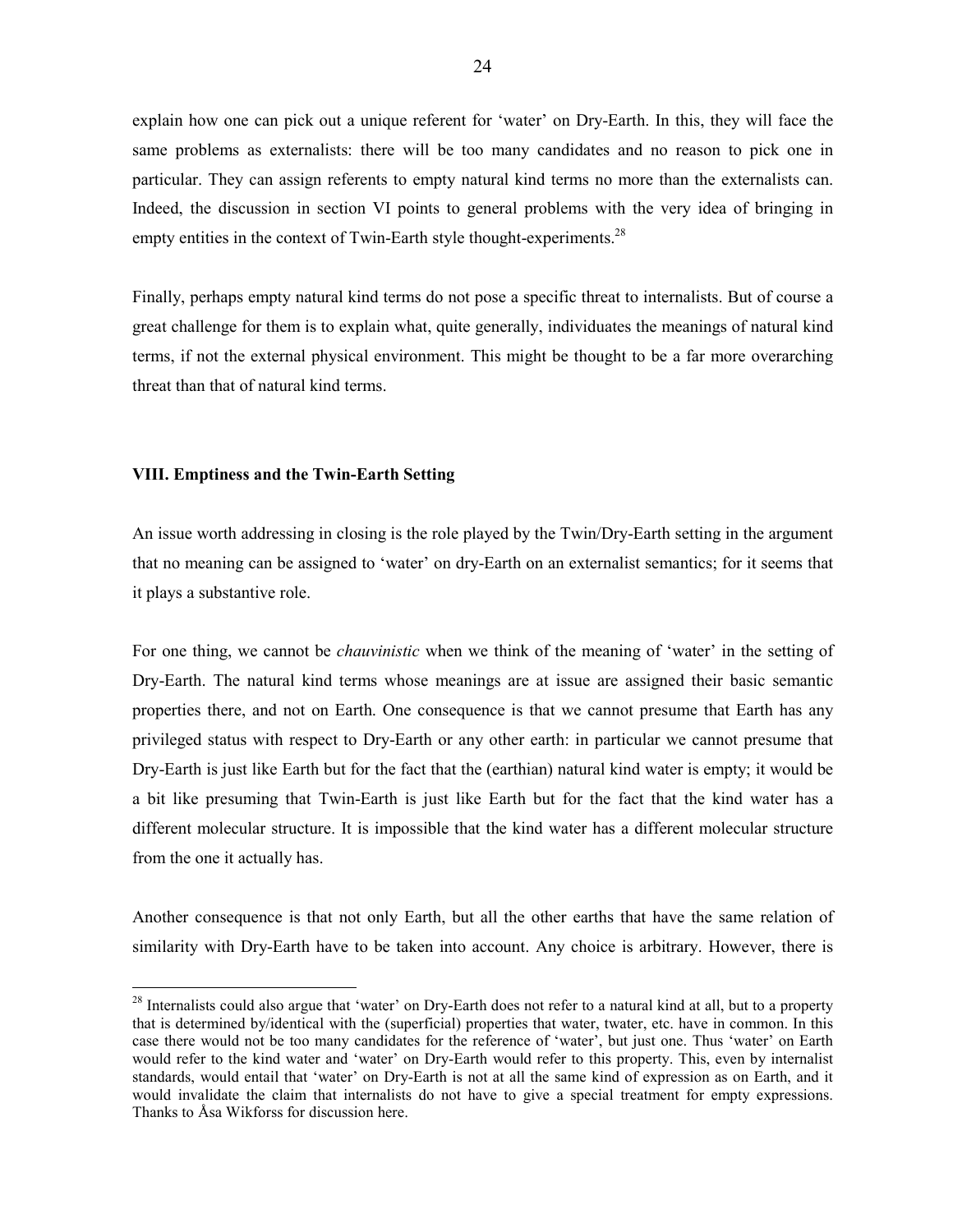something unintuitive about having to consider all these candidates for reference when what we really want to do is to think of a counterfactual situation in which *our* term 'water' is empty. It seems that what we want to do is, for want of a better expression, something 'closer to home'.

Secondly, and relatedly, in the standard Twin-Earth case, we do not have to worry too much about whether the (empty) kind twater (say) exists on Earth. This is because the kind water is salient in Earth's environment, as there are sample of water on Earth: there is a reference-magnet. But when the kind water is not salient because it is empty, the plethora of empty kinds (empty twater, dwater, etc.) that clutter Earth are relevant when assigning a referent to 'water': there is no longer a referent magnet, and no non-arbitrary choice to be made between empty referents. So those who want to assign empty kinds to empty natural kind terms should at least say that kinds, even empty ones, are planet-bound (or world-bound) entities. But that is not a very intuitive view to have, and it still does not address how such entities might be referred to.

Lastly, a more open-ended point: it is unclear that we have the intuition that 'water' means something different on Earth and Dry-Earth. That is to say, it is unclear that we have the same sort of intuition that we have in the standard Twin-Earth case. Indeed suppose 'water' is empty on Earth (in the sense of  $(i^*)$  or  $(ii)$ ). Do we really have the intuition that 'water' would then mean something different than it actually does? At least the intuition is not as clear cut as in the Twin-Earth case: you might think that 'water' would be meaningful, but perhaps not that its meaning would be different. If so, it seems that the intuition of difference of meaning in the standard Twin-Earth case depends crucially on the different sorts of samples that we find on Earth and Twin-Earth – they have different molecular structures. But when we do not have samples as in the Dry-Earth case, it is not clear that we have the intuition of difference of meaning. Of course, the threat of trivialisation is looming here, so externalists have to stipulate a difference of meaning, without being able to ground it in a difference in samples. But if there is an asymmetry of intuitions between the Twin-Earth and the Dry-Earth case, it might equally be suggested that the setting of Dry-Earth does not help clarifying the semantic facts because it does not obviously generate strong semantic intuitions one way or the other.

These considerations suggest that discussions of empty natural kind terms are not best served by the Twin-Earth setting. In particular, Dry-Earth does not seem a fruitful context in which to consider the semantics of 'water'. However, it might be thought that since Twin-Earth is a fruitful context in which to think about nonempty natural kind terms (such as 'water' on Earth and 'water' on Twin-Earth) it is equally fruitful to think about empty ones. It might also be thought that because Dry-Earth is not a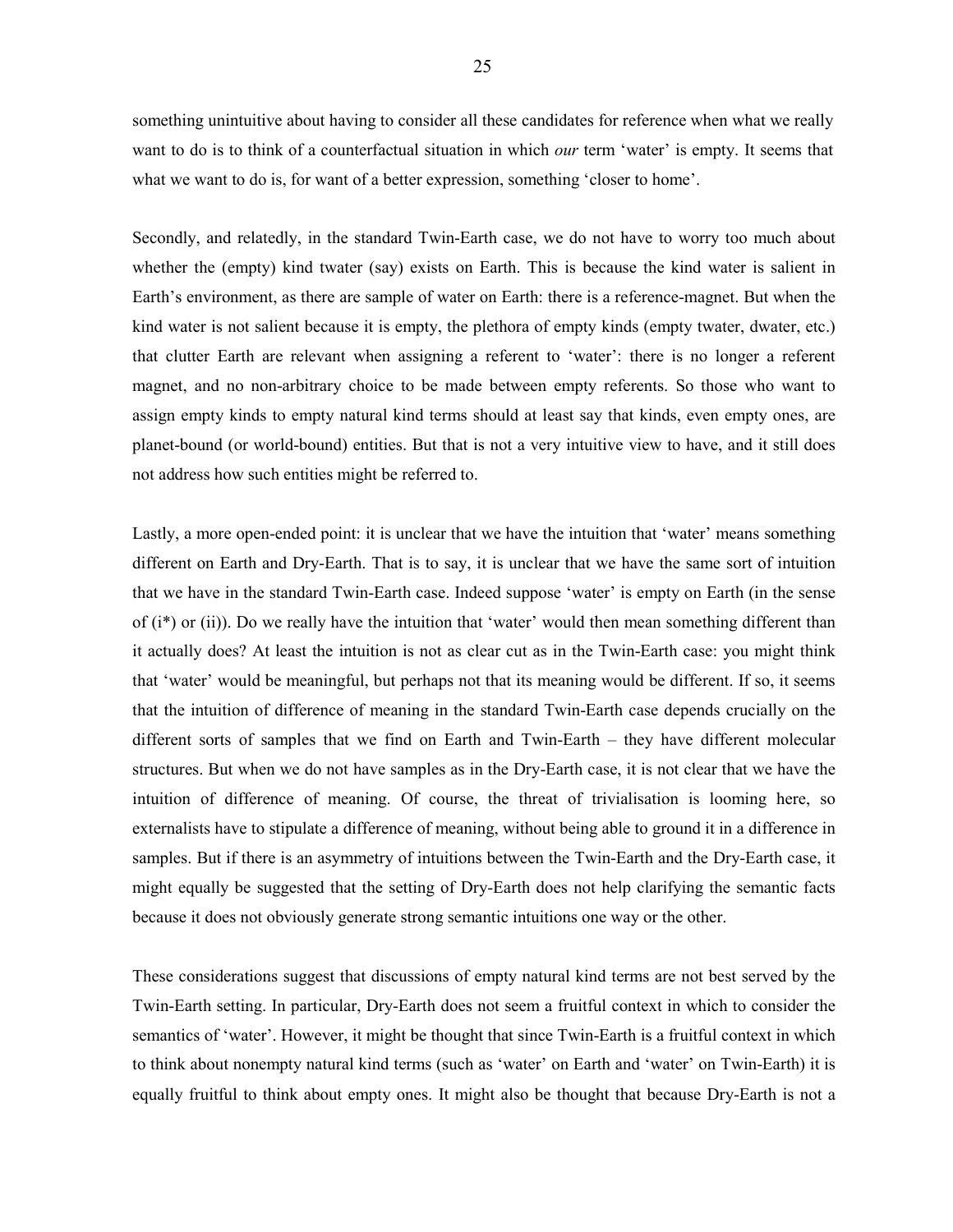fruitful context, Twin-Earth is not a fruitful one either. This would be a bit quick. For instance, it is not obvious that if we reject the Twin-Earth setting for empty natural kind terms we have to reject it across the board. Perhaps empty natural kind terms are too unlike nonempty ones: perhaps they are not really natural kind terms, perhaps they have to be theorised in a different way from nonempty ones. But if we think that Dry-Earth is the right context in which to think about emptiness for natural kind terms, there is little prospect for externalists to endow empty natural kind terms with meanings; and there is little prospect for assigning empty referents to natural kind terms.

These considerations further lead to the following worry, which is a worry of *circularity*. A semantic proposal (e.g. internalism, externalism) is made about a given class of expressions (e.g. natural kind terms) using a certain sort of argument (e.g. Twin-Earth). This sort of argument is supposed to help us *find out* about the semantics of that class of expression. It is then supposed that the same sort of argument (e.g. Dry-Earth) can be used to find out about other expressions (empty natural kind terms) which for some reason *ought to be given* the same kind of semantics (e.g. a natural kind term semantics). But this itself presupposes that we have a good antecedent grip on what really is required to be a member of that class of expressions, of what it is to be a natural kind term. But this is precisely what the arguments (e.g. Twin-Earth, Dry-Earth) are supposed to help us find out. So at least participants in the debate should be clearer about what the methodology is supposed to be here.

# **IX. Conclusion**

I have considered ways in which externalists and internalists can assign meanings to empty natural kind terms, in the context of the Twin-Earth debate. I argued that the prospect of externalists doing so is slight. This suggests two possibilities, which I briefly explored.

The first one is to reject the Twin-Earth setting as adequate to think about the meanings of empty natural kind terms. For the setting only triggers clear and semantically relevant intuitions when the natural kind terms that are at issue are terms which refer to exemplified natural kinds which exist – are salient – in the external physical environment of the speakers using those terms.

The other possibility for externalists is to endorse option (c), that empty natural kind terms are meaningless: meaninglessness is for them the price of reference-failure. Externalists have generally conceded to internalists that this is a bad option. But perhaps they should not make that concession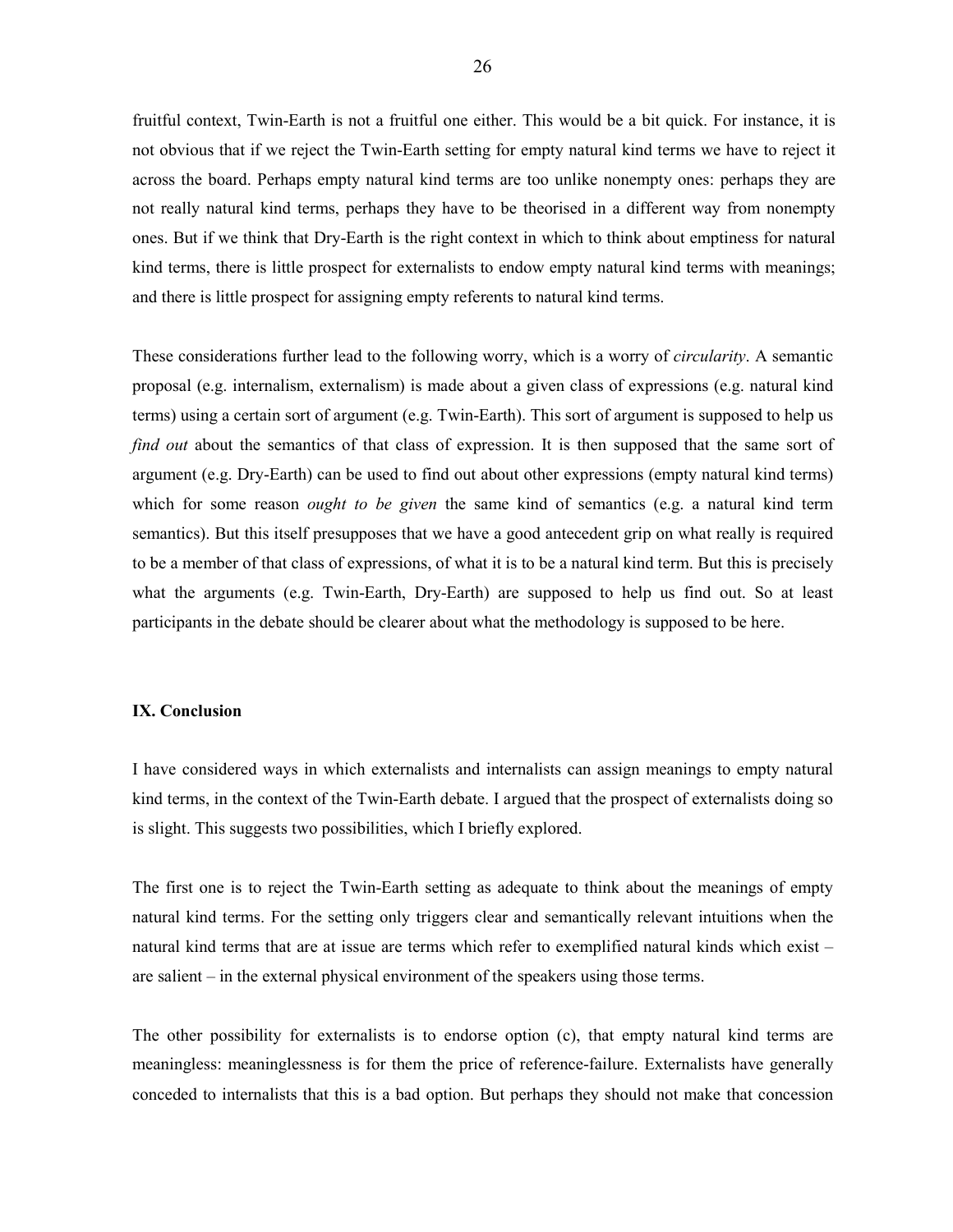and at least inquire into how far one can go with defending the claim that empty natural kind terms are meaningless. It would be a worthwhile thing to do.<sup>29</sup>

*St Hugh's College, Oxford* 

<u>.</u>

<sup>&</sup>lt;sup>29</sup> Thanks to Andrew Hudson and Åsa Wikforss for very helpful comments on a draft of this paper. I am also grateful to an audience in Barcelona at the BW6 – the Sixth Barcelona Workshop on Issues in the Theory of Reference, on Reference and Non-Existence. Thanks also to the referees for this journal for their very useful comments.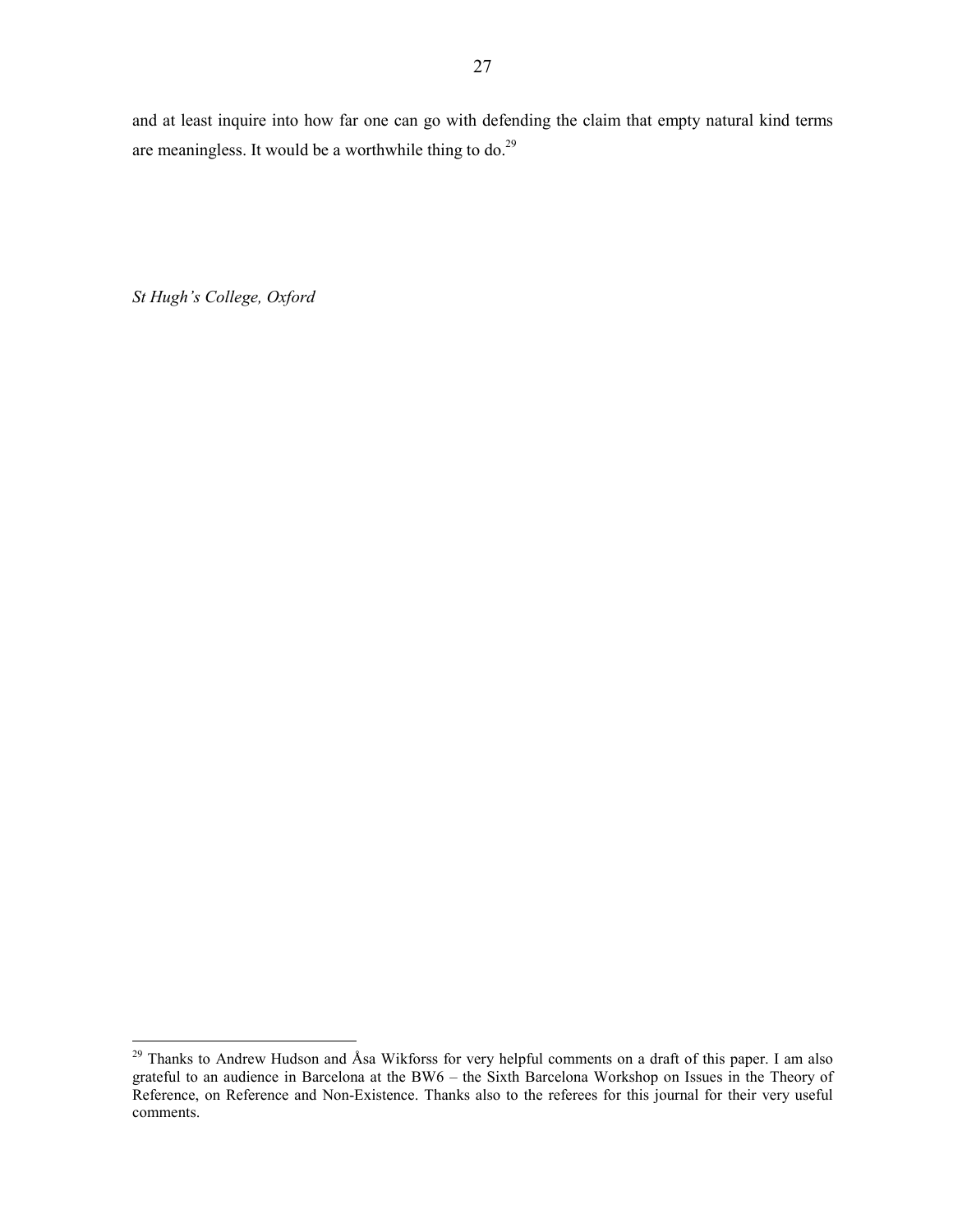# References

- Besson, C., 2010. Rigidity, Natural Kind Terms and Metasemantics, in The Semantics and Metaphysics of Natural Kinds, H. Beebee and N. Sabbarton-Leary (eds), New York: Routledge USA: 25-44.
- 2009. Externalism, Internalism and Logical Truth, The Review of Symbolic Logic, 2: 1-29.
- Boghossian, P., 1997. What the Externalist Can Know A Priori, repr. in and ref. to 1998. Knowing our Own Minds: Essays on Self-Knowledge, Smith, B. and McDonald, C. (eds), Oxford: Oxford University Press: 271-284.
- Brown, J., 2004. Anti-Individualism and Knowledge, Cambridge, Mass.: MIT Press.
- Burge, T., 1974. Truth and Singular Terms, repr. in and ref. to 2001. Philosophical Applications of Free Logic, Lambert, K. (ed.), Oxford: Oxford University Press: 189-204.
- 1979. 'Individualism and the Mental', in Peter French et al. (eds), Midwest Studies in Philosophy 4: Studies in Metaphysics, Minneapolis, Minn.: University of Minnesota Press: 72-121.
- 1982. Other Bodies, in Thought and Object, Woodfield (ed.), Oxford: Oxford University Press: 97-120.
- 1986. Individualism and Psychology, Philosophical Review, 95: 3-45.
- Chomsky, N., 1995. Language and Nature, Mind, 104: 1-61.
- Devitt, M. 2005. Rigid Application, Philosophical Studies 125: 139-165.
- Evans, G., 1976. Semantic Structure and Logical Form, repr. in and ref. to 1985. Collected Papers, Oxford: Oxford University Press: 199-221.
- 1982. The Varieties of Reference, Oxford: Oxford University Press.
- Goldberg, S., 2005. An Anti-Individualistic Semantics for "Empty" Natural Kind Terms, Grazer Philosophische Studien, 70: 147-168.
- Häggqvist, S., & Wikforss, Å., Externalism and A Posteriori Semantics, Erkenntnis, 67:373–386.
- Kripke, S., 1972. Naming and Necessity, repr. in and ref. to 1980. Naming and Necessity: Oxford: Blackwell.
- Kitcher, P. and Stanford, P. K., 2000. Refining the Causal Theory of Reference for Natural Kind Terms, Philosophical Studies, 97: 99-129.
- Korman, D. 2006. What the Externalist Should Say about Dry-Earth, The Journal of Philosophy, vol. 103, 10: 503-519.
- Koslicki, K. 1999. The Semantics of Mass Predicates, Noûs, 33: 46-91.